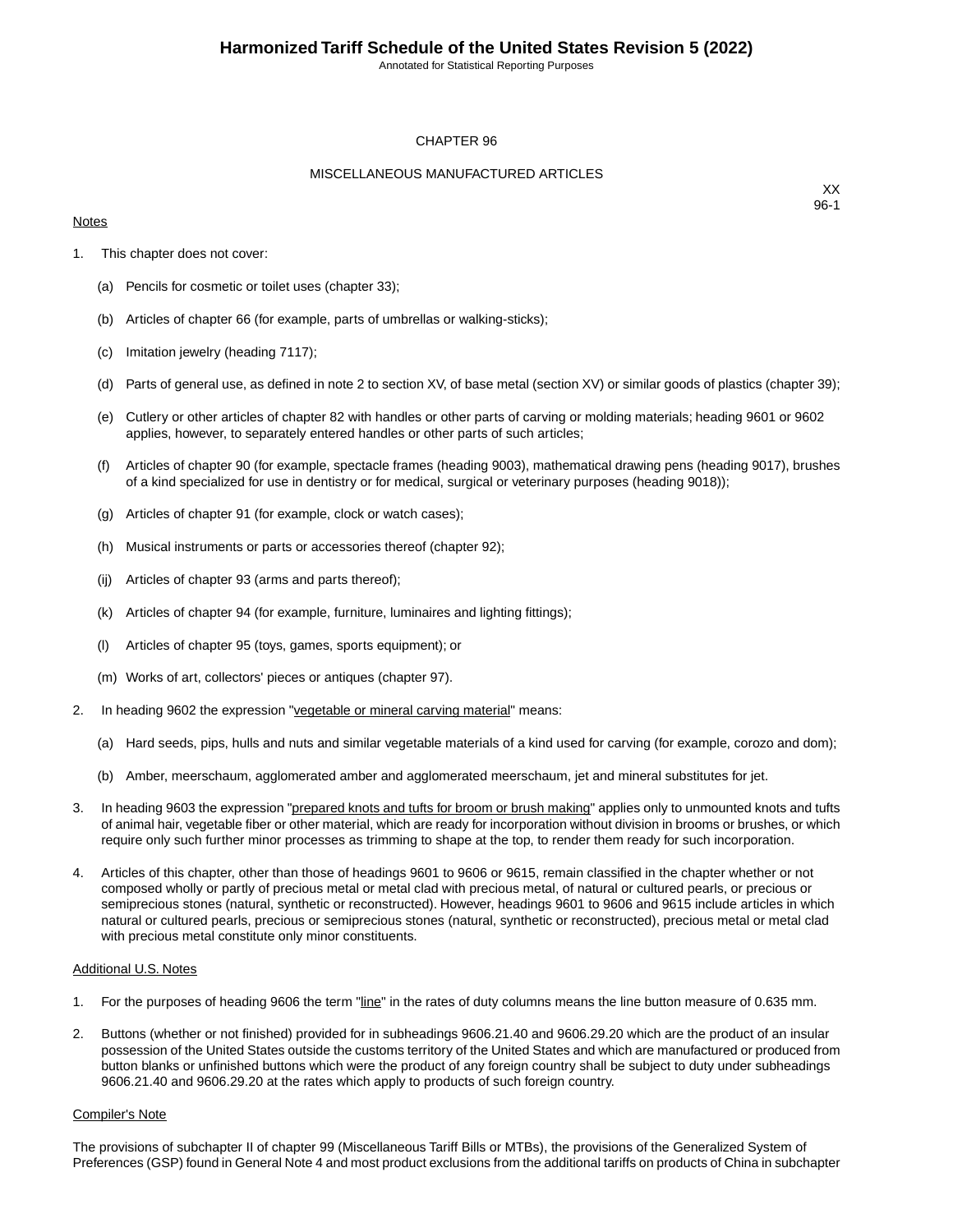Annotated for Statistical Reporting Purposes

Compiler's Note (con.) XX 96-2

III of chapter 99 expired on December 31, 2020. However, no endnotes or footnotes relating to these provisions have been deleted as of the issue date of this edition.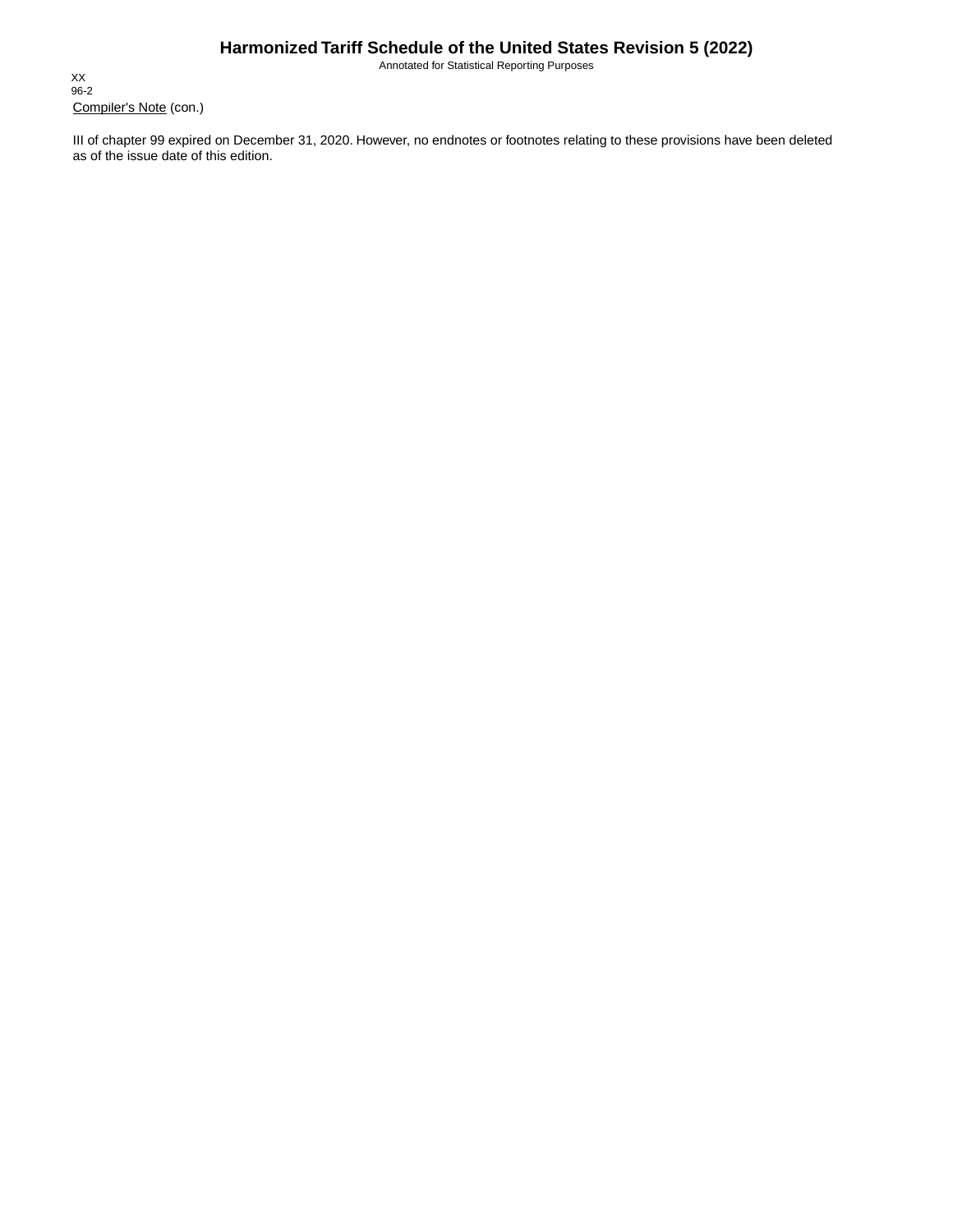Annotated for Statistical Reporting Purposes

| Heading/                 | Stat.       |                                                                                                                                                                                                                                                                                                                                                                             | Unit                        |                       | Rates of Duty                                                                     |                |
|--------------------------|-------------|-----------------------------------------------------------------------------------------------------------------------------------------------------------------------------------------------------------------------------------------------------------------------------------------------------------------------------------------------------------------------------|-----------------------------|-----------------------|-----------------------------------------------------------------------------------|----------------|
| Subheading               | Suf-<br>fix | <b>Article Description</b>                                                                                                                                                                                                                                                                                                                                                  | of<br>Quantity              | General               | Special                                                                           | $\overline{2}$ |
| 9601                     |             | Worked ivory, bone, tortoise-shell, horn, antlers, coral,<br>mother-of-pearl and other animal carving material, and articles<br>of these materials (including articles obtained by molding):                                                                                                                                                                                |                             |                       |                                                                                   |                |
| 9601.10.00 00            |             |                                                                                                                                                                                                                                                                                                                                                                             | No Free <sup>1/</sup><br>kg |                       |                                                                                   | 35%            |
| 9601.90<br>9601.90.20 00 |             | Other:                                                                                                                                                                                                                                                                                                                                                                      | No Free <sup>1/</sup><br>kg |                       |                                                                                   | 35%            |
| 9601.90.40 00            |             | Coral, cut but not set, and cameos, suitable for use in                                                                                                                                                                                                                                                                                                                     | kg 2.1% <sup>1/</sup>       |                       | Free (A*, AU, BH,<br>CL, CO, D, E, IL,<br>JO, KR, MA, OM,<br>P, PA, PE, S, SG)    | 10%            |
| 9601.90.60 00            |             | Of bone, horn, hoof, whalebone, quill or any                                                                                                                                                                                                                                                                                                                                | No Free <sup>1/</sup><br>kg |                       |                                                                                   | 25%            |
| 9601.90.80 00            |             |                                                                                                                                                                                                                                                                                                                                                                             | No 3.7% <sup>1/</sup><br>kg |                       | Free (A*, AU, BH,<br>CL, CO, D, E, IL,<br>JO, KR, MA, OM,<br>P, PA, PE, S, SG)    | 20%            |
| 9602.00                  |             | Worked vegetable or mineral carving material and articles of<br>these materials; molded or carved articles of wax, of stearin,<br>of natural gums or natural resins, of modeling pastes, and other<br>molded or carved articles, not elsewhere specified or included;<br>worked, unhardened gelatin (except gelatin of heading 3503)<br>and articles of unhardened gelatin: |                             |                       |                                                                                   |                |
| 9602.00.10               |             |                                                                                                                                                                                                                                                                                                                                                                             |                             |                       | Free (A, AU, BH, CL, 25%<br>CO, D, E, IL, JO,<br>KR, MA, OM, P,<br>PA, PE, S, SG) |                |
|                          | 40          |                                                                                                                                                                                                                                                                                                                                                                             |                             |                       |                                                                                   |                |
| 9602.00.40 00            | 80          |                                                                                                                                                                                                                                                                                                                                                                             |                             |                       | Free (A, AU, BH, CL, 20%<br>CO, D, E, IL, JO,<br>KR, MA, OM, P,<br>PA, PE, S, SG) |                |
| 9602.00.50               |             |                                                                                                                                                                                                                                                                                                                                                                             |                             | $2.7\%$ <sup>1/</sup> | Free (A, AU, BH, CL, 20%<br>CO, D, E, IL, JO,<br>KR, MA, OM, P,                   |                |
|                          | 10          |                                                                                                                                                                                                                                                                                                                                                                             | thousand                    |                       | PA, PE, S, SG)                                                                    |                |
|                          | 80          |                                                                                                                                                                                                                                                                                                                                                                             | .lNo.                       |                       |                                                                                   |                |
|                          |             |                                                                                                                                                                                                                                                                                                                                                                             |                             |                       |                                                                                   |                |
|                          |             |                                                                                                                                                                                                                                                                                                                                                                             |                             |                       |                                                                                   |                |
|                          |             |                                                                                                                                                                                                                                                                                                                                                                             |                             |                       |                                                                                   |                |
|                          |             |                                                                                                                                                                                                                                                                                                                                                                             |                             |                       |                                                                                   |                |
|                          |             |                                                                                                                                                                                                                                                                                                                                                                             |                             |                       |                                                                                   |                |
|                          |             |                                                                                                                                                                                                                                                                                                                                                                             |                             |                       |                                                                                   |                |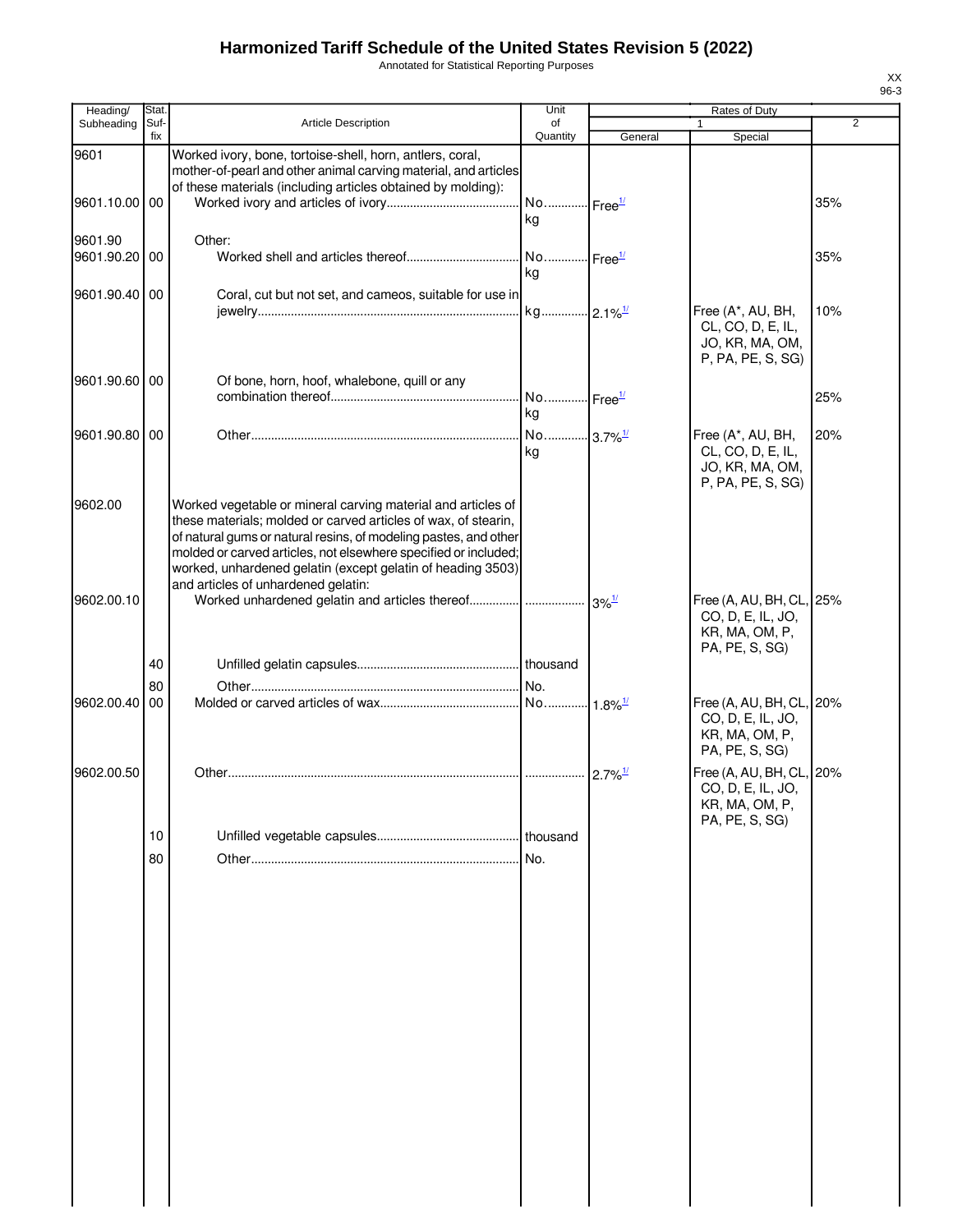Annotated for Statistical Reporting Purposes

| Heading/        | Stat.       |                                                                                                                                                                                                                                                                                                                                                                                                                                                                                                                  | Unit                |                      | Rates of Duty                                                                                          |                |
|-----------------|-------------|------------------------------------------------------------------------------------------------------------------------------------------------------------------------------------------------------------------------------------------------------------------------------------------------------------------------------------------------------------------------------------------------------------------------------------------------------------------------------------------------------------------|---------------------|----------------------|--------------------------------------------------------------------------------------------------------|----------------|
| Subheading      | Suf-<br>fix | <b>Article Description</b>                                                                                                                                                                                                                                                                                                                                                                                                                                                                                       | of<br>Quantity      | General              | 1<br>Special                                                                                           | $\overline{2}$ |
| 9603<br>9603.10 |             | Brooms, brushes (including brushes constituting parts of<br>machines, appliances or vehicles), hand-operated mechanical<br>floor sweepers, not motorized, mops and feather dusters;<br>prepared knots and tufts for broom or brush making; paint pads<br>and rollers; squeegees (other than roller squeegees):<br>Brooms and brushes, consisting of twigs or other vegetable<br>materials bound together, with or without handles:<br>Whiskbrooms, wholly or in part of broom corn:<br>Valued not over 96¢ each: |                     |                      |                                                                                                        |                |
| 9603.10.05 00   |             | In any calendar year prior to the entry, or<br>withdrawal from warehouse for comsumption,<br>of 61,655 dozen whiskbrooms classifiable<br>under subheadings 9603.10.05 to 9603.10.35,                                                                                                                                                                                                                                                                                                                             | No 8% <sup>2/</sup> |                      | Free (A+, AU, BH,<br>CL, CO, D, E, IL,<br>JO, KR, MA, OM,<br>P, PA, PE, S, SG)                         | 20%            |
| 9603.10.15 00   |             |                                                                                                                                                                                                                                                                                                                                                                                                                                                                                                                  |                     |                      | Free (A+, AU, BH,<br>CL, CO, D, E, IL,<br>JO, KR, MA, OM,                                              | 12¢ each       |
| 9603.10.35 00   |             |                                                                                                                                                                                                                                                                                                                                                                                                                                                                                                                  |                     |                      | P, PA, PE, S, SG)<br>Free (A+, AU, BH,<br>CL, CO, D, E, IL,<br>JO, KR, MA, OM,<br>P, PA, PE, S, SG)    | 32%            |
| 9603.10.40 00   |             | Other brooms, wholly or in part of broom corn:<br>Valued not over 96¢ each:<br>In any calendar year prior to the entry, or<br>withdrawal from warehouse for consumption,<br>of 121,478 dozen brooms classifiable under<br>subheadings 9603.10.40 to 9603.10.60,                                                                                                                                                                                                                                                  |                     |                      |                                                                                                        |                |
|                 |             |                                                                                                                                                                                                                                                                                                                                                                                                                                                                                                                  | No 8% <sup>1/</sup> |                      | Free (A+, AU, BH,<br>CL, CO, D, E, IL,<br>JO, KR, MA, OM,<br>P, PA, PE, S, SG)                         | 20%            |
| 9603.10.50 00   |             |                                                                                                                                                                                                                                                                                                                                                                                                                                                                                                                  |                     |                      | Free (A+, AU, BH,<br>CL, CO, D, E, IL,<br>JO, KR, MA, OM,<br>P, PA, PE, S, SG)                         | 32¢ each       |
| 9603.10.60 00   |             |                                                                                                                                                                                                                                                                                                                                                                                                                                                                                                                  |                     |                      | Free (A+, AU, BH,<br>CL, CO, D, E, IL,<br>JO, KR, MA, OM,                                              | 32%            |
| 9603.10.90 00   |             |                                                                                                                                                                                                                                                                                                                                                                                                                                                                                                                  | No                  | $10\%$ <sup>1/</sup> | P, PA, PE, S, SG)<br>Free (A, AU, BH, CL, 25%<br>CO, D, E, IL, JO,<br>KR, MA, OM, P,<br>PA, PE, S, SG) |                |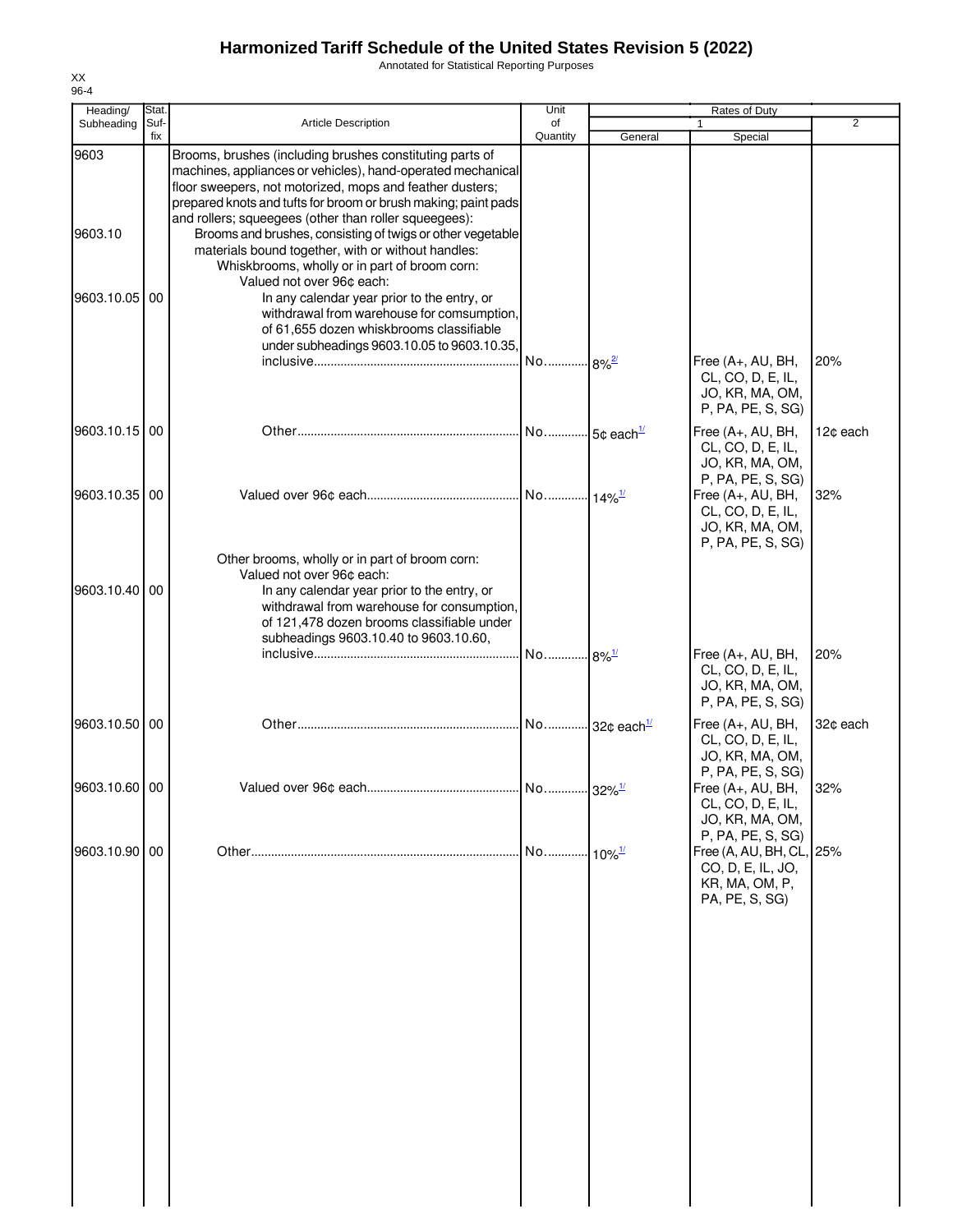Annotated for Statistical Reporting Purposes

| Heading/                 | Stat. |                                                                                                                                                                                                                                                                                                                                                                                                                                                                                                        | Unit                  |                                        | Rates of Duty                                                                     |                  |
|--------------------------|-------|--------------------------------------------------------------------------------------------------------------------------------------------------------------------------------------------------------------------------------------------------------------------------------------------------------------------------------------------------------------------------------------------------------------------------------------------------------------------------------------------------------|-----------------------|----------------------------------------|-----------------------------------------------------------------------------------|------------------|
| Subheading               | Suf   | <b>Article Description</b>                                                                                                                                                                                                                                                                                                                                                                                                                                                                             | of                    |                                        |                                                                                   | $\overline{2}$   |
| 9603 (con.)              | fix   | Brooms, brushes (including brushes constituting parts of<br>machines, appliances or vehicles), hand-operated mechanical<br>floor sweepers, not motorized, mops and feather dusters;<br>prepared knots and tufts for broom or brush making; paint pads<br>and rollers; squeegees (other than roller squeegees): (con.)<br>Toothbrushes, shaving brushes, hair brushes, nail brushes,<br>eyelash brushes and other toilet brushes for use on the<br>person, including such brushes constituting parts of | Quantity              | General                                | Special                                                                           |                  |
| 9603.21.00 00            |       | appliances:<br>Toothbrushes, including dental-plate brushes No Free <sup>1/</sup>                                                                                                                                                                                                                                                                                                                                                                                                                      |                       |                                        |                                                                                   | $2¢$ each + 50%  |
| 9603.29                  |       | Other:                                                                                                                                                                                                                                                                                                                                                                                                                                                                                                 |                       |                                        |                                                                                   |                  |
| 9603.29.40               |       |                                                                                                                                                                                                                                                                                                                                                                                                                                                                                                        |                       |                                        | CO, D, E, IL, JO,<br>KR, MA, OM, P,<br>PA, PE, S, SG)                             |                  |
|                          | 10    |                                                                                                                                                                                                                                                                                                                                                                                                                                                                                                        |                       |                                        |                                                                                   |                  |
|                          | 90    |                                                                                                                                                                                                                                                                                                                                                                                                                                                                                                        |                       |                                        |                                                                                   |                  |
| 9603.29.80               |       |                                                                                                                                                                                                                                                                                                                                                                                                                                                                                                        |                       | $0.3¢$ each +<br>$3.6\%$ <sup>2/</sup> | Free (A, AU, BH, CL,<br>CO, D, E, IL, JO,<br>KR, MA, OM, P,<br>PA, PE, S, SG)     | 1¢ each + $50\%$ |
|                          | 10    |                                                                                                                                                                                                                                                                                                                                                                                                                                                                                                        |                       |                                        |                                                                                   |                  |
| 9603.30                  | 90    | Artists' brushes, writing brushes and similar brushes for<br>the application of cosmetics:                                                                                                                                                                                                                                                                                                                                                                                                             | No.                   |                                        |                                                                                   |                  |
| 9603.30.20               | 00    |                                                                                                                                                                                                                                                                                                                                                                                                                                                                                                        | No 2.6% <sup>1/</sup> |                                        | Free (A*, AU, BH,<br>CL, CO, D, E, IL,<br>JO, KR, MA, OM,<br>P, PA, PE, S, SG)    | 40%              |
| 9603.30.40 00            |       |                                                                                                                                                                                                                                                                                                                                                                                                                                                                                                        |                       |                                        |                                                                                   | 40%              |
| 9603.30.60 00<br>9603.40 |       | Paint, distemper, varnish or similar brushes (other than                                                                                                                                                                                                                                                                                                                                                                                                                                               |                       |                                        |                                                                                   | 40%              |
| 9603.40.20 00            |       | brushes of subheading 9603.30); paint pads and rollers:                                                                                                                                                                                                                                                                                                                                                                                                                                                | No 7.5% <sup>2/</sup> |                                        | Free (A, AU, BH, CL, 50%<br>CO, D, E, IL, JO,<br>KR, MA, OM, P,<br>PA, PE, S, SG) |                  |
| 9603.40.40               |       | Other                                                                                                                                                                                                                                                                                                                                                                                                                                                                                                  |                       | $4\%$ <sup>2/</sup>                    | Free (A, AU, BH, CL, 50%<br>CO, D, E, IL, JO,<br>KR, MA, OM, P,<br>PA, PE, S, SG) |                  |
|                          | 20    |                                                                                                                                                                                                                                                                                                                                                                                                                                                                                                        | .I No.                |                                        |                                                                                   |                  |
|                          | 40    |                                                                                                                                                                                                                                                                                                                                                                                                                                                                                                        | No.                   |                                        |                                                                                   |                  |
|                          | 60    |                                                                                                                                                                                                                                                                                                                                                                                                                                                                                                        | No.                   |                                        |                                                                                   |                  |
| 9603.50.00               | 00    | Other brushes constituting parts of machines, appliances                                                                                                                                                                                                                                                                                                                                                                                                                                               | No Free <sup>11</sup> |                                        |                                                                                   | 35%              |
|                          |       |                                                                                                                                                                                                                                                                                                                                                                                                                                                                                                        |                       |                                        |                                                                                   |                  |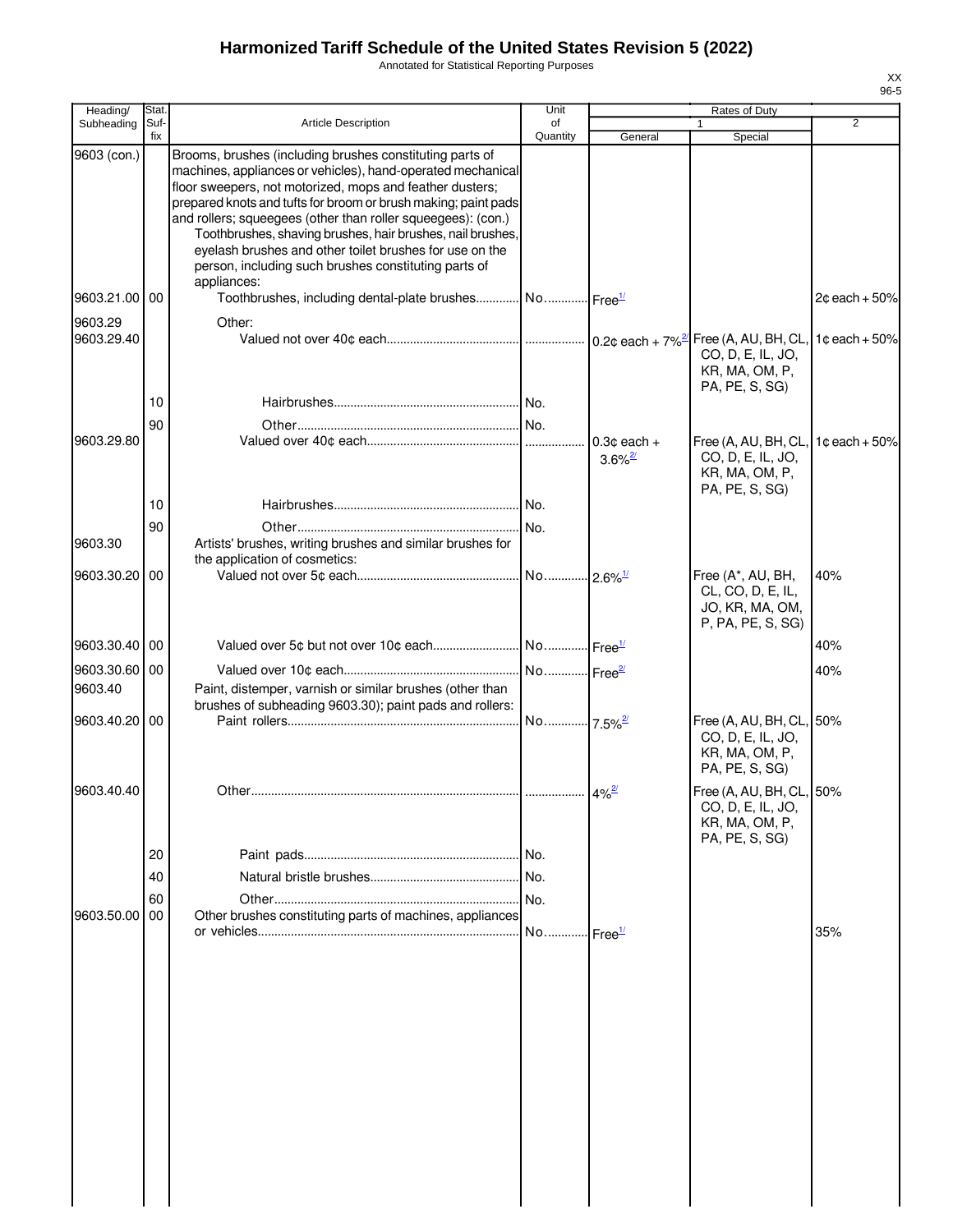Annotated for Statistical Reporting Purposes

| Heading/                 | Stat.       |                                                                                                                                                                                                                                                                                                                       | Unit                  |         | Rates of Duty                                                                  |                |
|--------------------------|-------------|-----------------------------------------------------------------------------------------------------------------------------------------------------------------------------------------------------------------------------------------------------------------------------------------------------------------------|-----------------------|---------|--------------------------------------------------------------------------------|----------------|
| Subheading               | Suf-<br>fix | Article Description                                                                                                                                                                                                                                                                                                   | of<br>Quantity        | General | Special                                                                        | $\overline{2}$ |
| 9603 (con.)              |             | Brooms, brushes (including brushes constituting parts of<br>machines, appliances or vehicles), hand-operated mechanical<br>floor sweepers, not motorized, mops and feather dusters;<br>prepared knots and tufts for broom or brush making; paint pads<br>and rollers; squeegees (other than roller squeegees): (con.) |                       |         |                                                                                |                |
| 9603.90<br>9603.90.40 00 |             | Other:                                                                                                                                                                                                                                                                                                                |                       |         |                                                                                | 45%            |
| 9603.90.80               |             |                                                                                                                                                                                                                                                                                                                       |                       |         |                                                                                | 50%            |
|                          |             |                                                                                                                                                                                                                                                                                                                       |                       |         | Free (A*, AU, BH,<br>CL, CO, D, E, IL,<br>JO, KR, MA, OM,<br>P, PA, PE, S, SG) |                |
|                          | 10          |                                                                                                                                                                                                                                                                                                                       |                       |         |                                                                                |                |
|                          | 20          |                                                                                                                                                                                                                                                                                                                       |                       |         |                                                                                |                |
|                          | 30          |                                                                                                                                                                                                                                                                                                                       |                       |         |                                                                                |                |
|                          | 40          |                                                                                                                                                                                                                                                                                                                       |                       |         |                                                                                |                |
|                          | 50          |                                                                                                                                                                                                                                                                                                                       |                       |         |                                                                                |                |
| 9604.00.00               |             |                                                                                                                                                                                                                                                                                                                       |                       |         | Free (A, AU, BH, CL, 40%                                                       |                |
| 9605.00.00               |             | 00 Travel sets for personal toilet, sewing or shoe or clothes                                                                                                                                                                                                                                                         |                       |         | CO, D, E, IL, JO,<br>KR, MA, OM, P,<br>PA, PE, S, SG)                          |                |
|                          |             | cleaning (other than manicure and pedicure sets of heading                                                                                                                                                                                                                                                            |                       |         |                                                                                |                |
|                          |             |                                                                                                                                                                                                                                                                                                                       | No 8.1% <sup>2/</sup> |         | Free (A, AU, BH, CL, 45%<br>CO, D, E, IL, JO,                                  |                |
|                          |             |                                                                                                                                                                                                                                                                                                                       |                       |         | KR, MA, OM, P,<br>PA, PE, S, SG)                                               |                |
|                          |             |                                                                                                                                                                                                                                                                                                                       |                       |         |                                                                                |                |
|                          |             |                                                                                                                                                                                                                                                                                                                       |                       |         |                                                                                |                |
|                          |             |                                                                                                                                                                                                                                                                                                                       |                       |         |                                                                                |                |
|                          |             |                                                                                                                                                                                                                                                                                                                       |                       |         |                                                                                |                |
|                          |             |                                                                                                                                                                                                                                                                                                                       |                       |         |                                                                                |                |
|                          |             |                                                                                                                                                                                                                                                                                                                       |                       |         |                                                                                |                |
|                          |             |                                                                                                                                                                                                                                                                                                                       |                       |         |                                                                                |                |
|                          |             |                                                                                                                                                                                                                                                                                                                       |                       |         |                                                                                |                |
|                          |             |                                                                                                                                                                                                                                                                                                                       |                       |         |                                                                                |                |
|                          |             |                                                                                                                                                                                                                                                                                                                       |                       |         |                                                                                |                |
|                          |             |                                                                                                                                                                                                                                                                                                                       |                       |         |                                                                                |                |
|                          |             |                                                                                                                                                                                                                                                                                                                       |                       |         |                                                                                |                |
|                          |             |                                                                                                                                                                                                                                                                                                                       |                       |         |                                                                                |                |
|                          |             |                                                                                                                                                                                                                                                                                                                       |                       |         |                                                                                |                |
|                          |             |                                                                                                                                                                                                                                                                                                                       |                       |         |                                                                                |                |
|                          |             |                                                                                                                                                                                                                                                                                                                       |                       |         |                                                                                |                |
|                          |             |                                                                                                                                                                                                                                                                                                                       |                       |         |                                                                                |                |
|                          |             |                                                                                                                                                                                                                                                                                                                       |                       |         |                                                                                |                |
|                          |             |                                                                                                                                                                                                                                                                                                                       |                       |         |                                                                                |                |
|                          |             |                                                                                                                                                                                                                                                                                                                       |                       |         |                                                                                |                |
|                          |             |                                                                                                                                                                                                                                                                                                                       |                       |         |                                                                                |                |
|                          |             |                                                                                                                                                                                                                                                                                                                       |                       |         |                                                                                |                |
|                          |             |                                                                                                                                                                                                                                                                                                                       |                       |         |                                                                                |                |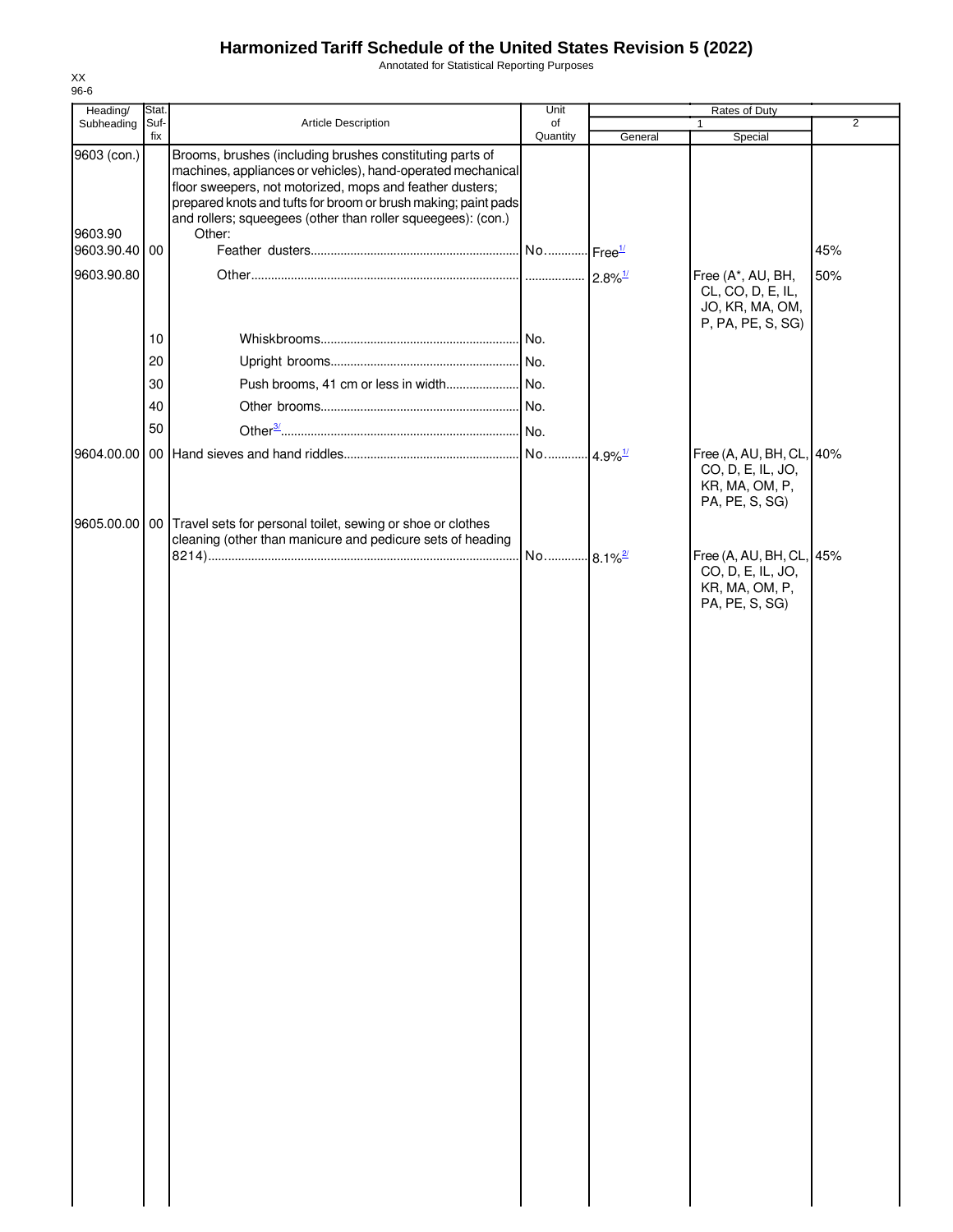Annotated for Statistical Reporting Purposes

| Heading/        | Stat.       |                                                                                                                                                                                                      | Unit                     |                                              | Rates of Duty                                                                                             |                                  |
|-----------------|-------------|------------------------------------------------------------------------------------------------------------------------------------------------------------------------------------------------------|--------------------------|----------------------------------------------|-----------------------------------------------------------------------------------------------------------|----------------------------------|
| Subheading      | Suf-<br>fix | Article Description                                                                                                                                                                                  | of<br>Quantity           | General                                      | $\mathbf{1}$<br>Special                                                                                   | $\overline{2}$                   |
| 9606<br>9606.10 |             | Buttons, press-fasteners, snap-fasteners and press-studs,<br>button molds and other parts of these articles; button blanks:<br>Press-fasteners, snap-fasteners and press-studs and parts<br>thereof: |                          |                                              |                                                                                                           |                                  |
| 9606.10.40 00   |             | Valued not over 20¢ per dozen pieces or parts gross 3.5% <sup>4/</sup>                                                                                                                               |                          |                                              | Free (A, AU, B, BH, 60%<br>CL, CO, D, E, IL,<br>JO, KR, MA, OM,<br>P, PA, PE, S, SG)                      |                                  |
| 9606.10.80 00   |             |                                                                                                                                                                                                      |                          |                                              | Free (A, AU, B, BH,<br>CL, CO, D, E, IL,<br>JO, KR, MA, OM,<br>P, PA, PE, S, SG)                          | 65%                              |
| 9606.21         |             | Buttons:<br>Of plastics, not covered with textile material:                                                                                                                                          |                          |                                              |                                                                                                           |                                  |
| 9606.21.20 00   |             |                                                                                                                                                                                                      |                          |                                              |                                                                                                           | 45%                              |
| 9606.21.40 00   |             | Of acrylic resin, of polyester resin or of both such                                                                                                                                                 |                          |                                              |                                                                                                           |                                  |
|                 |             |                                                                                                                                                                                                      | gr.lines                 | 4.6% $\frac{4}{3}$                           | gross 0.3¢/line/ gross + Free (A, AU, B, BH,<br>CL, CO, D, E, IL,<br>JO, KR, MA, OM,<br>P, PA, PE, S, SG) | $1.5$ $c$ /line/<br>gross $+25%$ |
| 9606.21.60 00   |             |                                                                                                                                                                                                      |                          |                                              | Free (A, AU, B, BH,<br>CL, CO, D, E, IL,<br>JO, KR, MA, OM,<br>P, PA, PE, S, SG)                          | 45%                              |
| 9606.22.00 00   |             | Of base metal, not covered with textile material gross Free <sup>4/</sup>                                                                                                                            |                          |                                              |                                                                                                           | 45%                              |
| 9606.29         |             | Other:                                                                                                                                                                                               |                          |                                              |                                                                                                           |                                  |
| 9606.29.20 00   |             | Of acrylic resin, of polyester resin or of both such<br>resins, covered with textile material                                                                                                        | gross<br>gr.lines        | 4.5% $\frac{4}{3}$                           | $0.3$ ¢/line/ gross + Free (A, AU, BH, CL,<br>CO, D, E, IL, JO,<br>KR, MA, OM, P,<br>PA, PE, S, SG)       | $1.5$ $¢$ /line/<br>gross $+25%$ |
| 9606.29.40 00   |             | Other:                                                                                                                                                                                               | ar.lines                 | $+2.5\%$ <sup><math>\frac{4}{3}</math></sup> | CO, D, E, IL, JO,<br>KR, MA, OM, P,<br>PA, PE, S, SG)                                                     | 1.75¢/line/<br>gross $+25%$      |
| 9606.29.60 00   |             |                                                                                                                                                                                                      |                          |                                              | Free (A, AU, BH, CL, 45%<br>CO, D, E, IL, JO,<br>KR, MA, OM, P,<br>PA, PE, S, SG)                         |                                  |
| 9606.30         |             | Button molds and other parts of buttons; button blanks:                                                                                                                                              |                          |                                              |                                                                                                           |                                  |
| 9606.30.40 00   |             |                                                                                                                                                                                                      | gross Free <sup>4/</sup> |                                              |                                                                                                           | 45%                              |
| 9606.30.80 00   |             |                                                                                                                                                                                                      | gross 6% <sup>4/</sup>   |                                              | Free (A, AU, BH, CL,<br>CO, D, E, IL, JO,<br>KR, MA, OM, P,<br>PA, PE, S, SG)                             | 45%                              |
|                 |             |                                                                                                                                                                                                      |                          |                                              |                                                                                                           |                                  |
|                 |             |                                                                                                                                                                                                      |                          |                                              |                                                                                                           |                                  |
|                 |             |                                                                                                                                                                                                      |                          |                                              |                                                                                                           |                                  |
|                 |             |                                                                                                                                                                                                      |                          |                                              |                                                                                                           |                                  |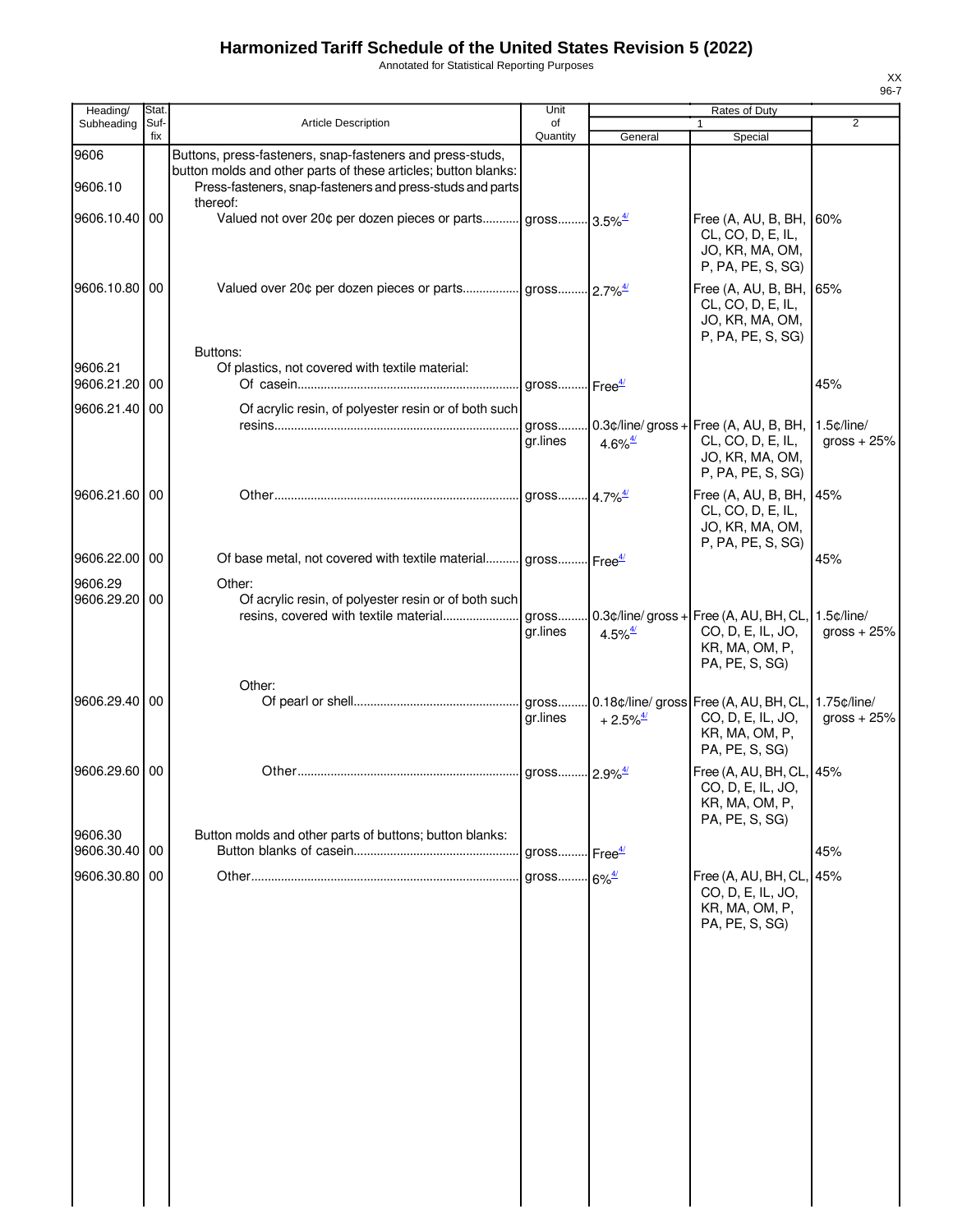Annotated for Statistical Reporting Purposes

| Heading/      | Stat.       |                                                                                                                                                                                                                                                                                                                                                                         | Unit                     |                                              | Rates of Duty                                                                                      |                 |
|---------------|-------------|-------------------------------------------------------------------------------------------------------------------------------------------------------------------------------------------------------------------------------------------------------------------------------------------------------------------------------------------------------------------------|--------------------------|----------------------------------------------|----------------------------------------------------------------------------------------------------|-----------------|
| Subheading    | Suf-<br>fix | <b>Article Description</b>                                                                                                                                                                                                                                                                                                                                              | of<br>Quantity           | General                                      | $\mathbf{1}$<br>Special                                                                            | $\overline{2}$  |
| 9607          |             | Slide fasteners and parts thereof:                                                                                                                                                                                                                                                                                                                                      |                          |                                              |                                                                                                    |                 |
| 9607.11.00 00 |             | Slide fasteners:                                                                                                                                                                                                                                                                                                                                                        |                          |                                              | Free (A, AU, B, BH, 66%<br>CL, CO, D, E, IL,<br>JO, KR, MA, OM,<br>P, PA, PE, S, SG)               |                 |
| 9607.19.00    |             |                                                                                                                                                                                                                                                                                                                                                                         |                          | $13\%^{\frac{4}{5}}$                         | Free (A, AU, B, BH, 66%<br>CL, CO, D, E, IL,<br>JO, KR, MA, OM,<br>P, PA, PE, S, SG)               |                 |
|               | 20          |                                                                                                                                                                                                                                                                                                                                                                         |                          |                                              |                                                                                                    |                 |
|               | 40          |                                                                                                                                                                                                                                                                                                                                                                         |                          |                                              |                                                                                                    |                 |
|               | 60          |                                                                                                                                                                                                                                                                                                                                                                         |                          |                                              |                                                                                                    |                 |
| 9607.20.00    |             |                                                                                                                                                                                                                                                                                                                                                                         |                          | $11.5\%$ <sup><math>\frac{4}{1}</math></sup> | Free (A, AU, B, BH, 66%<br>CL, CO, D, E, IL,<br>JO, KR, MA, OM,<br>P, PA, PE, S, SG)               |                 |
|               | 40          |                                                                                                                                                                                                                                                                                                                                                                         |                          |                                              |                                                                                                    |                 |
|               | 80          |                                                                                                                                                                                                                                                                                                                                                                         |                          |                                              |                                                                                                    |                 |
| 9608          |             | Ball point pens; felt tipped and other porous-tipped pens and<br>markers; fountain pens, stylograph pens and other pens;<br>duplicating styli; propelling or sliding pencils (for example,<br>mechanical pencils); pen-holders, pencil-holders and similar<br>holders; parts (including caps and clips) of the foregoing<br>articles, other than those of heading 9609: |                          |                                              |                                                                                                    |                 |
| 9608.10.00 00 |             |                                                                                                                                                                                                                                                                                                                                                                         |                          | $5.4\%$ <sup>1/</sup>                        | Free (A, AU, BH, CL, 6¢ each + 40%<br>CO, D, E, IL, JO,<br>KR, MA, OM, P,<br>PA, PE, S, SG)        |                 |
| 9608.20.00 00 |             | Felt tipped and other porous-tipped pens and markers <sup>5</sup> gross $4\frac{1}{2}$                                                                                                                                                                                                                                                                                  |                          |                                              | Free (A, AU, BH, CL, 40%<br>CO, D, E, IL, JO,<br>JP, KR, MA, OM,<br>P, PA, PE, S, SG)              |                 |
| 9608.30.00    |             |                                                                                                                                                                                                                                                                                                                                                                         |                          | $2.7\%$ <sup>1/</sup>                        | Free (A+, AU, BH,<br>CL, CO, D, E, IL,<br>JO, KR, MA, OM,<br>P, PA, PE, S, SG)                     | $6c$ each + 40% |
|               | 31          |                                                                                                                                                                                                                                                                                                                                                                         |                          |                                              |                                                                                                    |                 |
| 9608.40       | 39          | Propelling or sliding pencils (for example, mechanical<br>pencils):                                                                                                                                                                                                                                                                                                     | No.                      |                                              |                                                                                                    |                 |
| 9608.40.40 00 |             | With a mechanical action for extending, or for                                                                                                                                                                                                                                                                                                                          |                          |                                              |                                                                                                    |                 |
|               |             |                                                                                                                                                                                                                                                                                                                                                                         | gross 6.6% <sup>1/</sup> |                                              | Free (A, AU, BH, CL, 41.5%<br>CO, D, E, IL, JO,<br>KR, MA, OM, P,<br>PA, PE, S, SG)<br>$3.3%$ (JP) |                 |
| 9608.40.80 00 |             |                                                                                                                                                                                                                                                                                                                                                                         | gross $Free1/2$          |                                              |                                                                                                    | 45%             |
|               |             |                                                                                                                                                                                                                                                                                                                                                                         |                          |                                              |                                                                                                    |                 |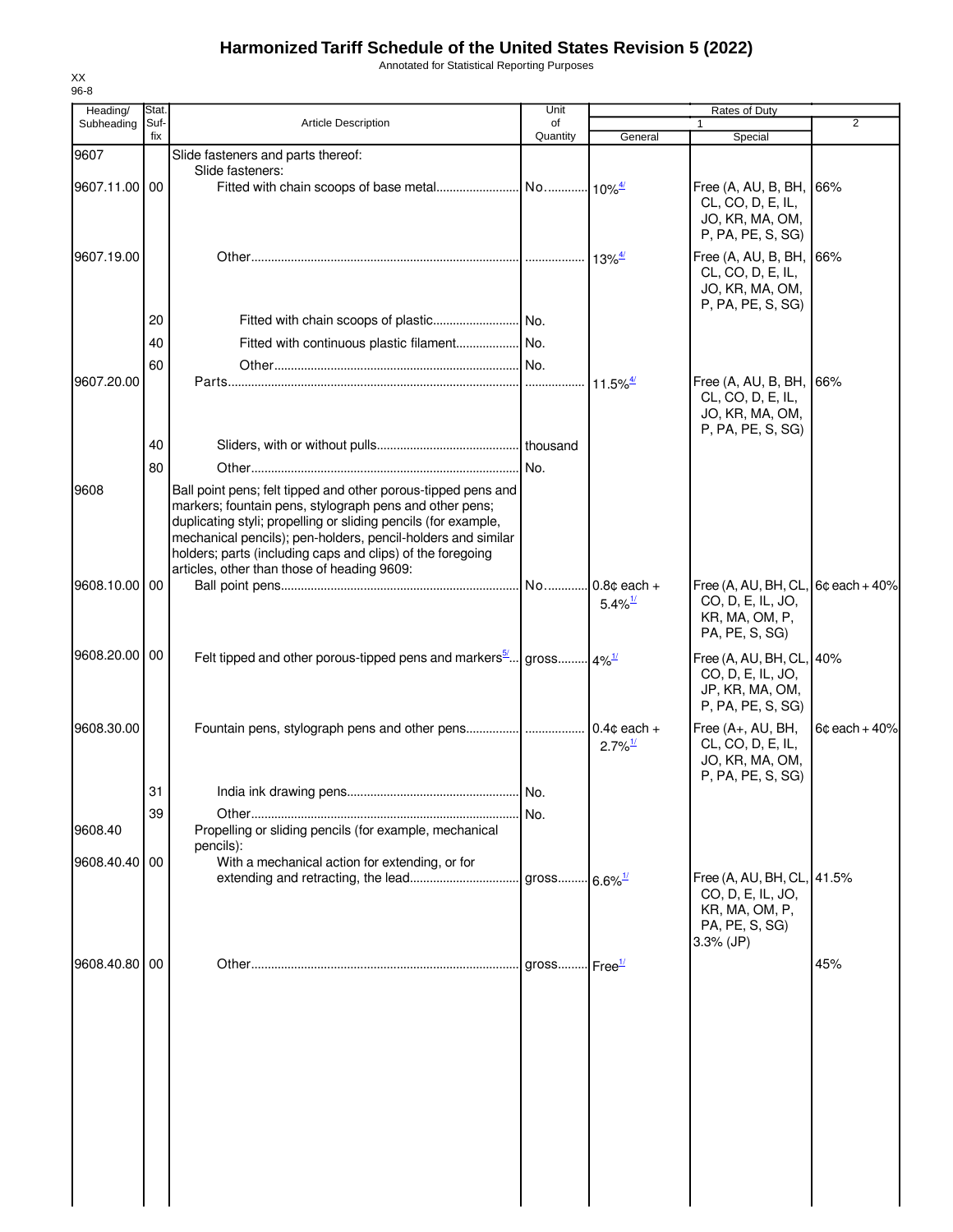Annotated for Statistical Reporting Purposes

| Heading/                     | Stat.       |                                                                                                                                                                                                                                                                                                                                                                                                                                        | Unit                     |                                                                                        | Rates of Duty                                                                  |                                                                              |
|------------------------------|-------------|----------------------------------------------------------------------------------------------------------------------------------------------------------------------------------------------------------------------------------------------------------------------------------------------------------------------------------------------------------------------------------------------------------------------------------------|--------------------------|----------------------------------------------------------------------------------------|--------------------------------------------------------------------------------|------------------------------------------------------------------------------|
| Subheading                   | Suf-<br>fix | Article Description                                                                                                                                                                                                                                                                                                                                                                                                                    | of<br>Quantity           | General                                                                                | Special                                                                        | 2                                                                            |
| 9608 (con.)<br>9608.50.00 00 |             | Ball point pens; felt tipped and other porous-tipped pens and<br>markers; fountain pens, stylograph pens and other pens;<br>duplicating styli; propelling or sliding pencils (for example,<br>mechanical pencils); pen-holders, pencil-holders and similar<br>holders; parts (including caps and clips) of the foregoing<br>articles, other than those of heading 9609: (con.)<br>Sets of articles from two or more of the subheadings | No                       | The rate                                                                               | Free (A+, AU, BH,                                                              | The rate                                                                     |
| 9608.60.00 00                |             | Refills for ball point pens, comprising the ball point and ink                                                                                                                                                                                                                                                                                                                                                                         |                          | applicable to<br>each article in<br>the absence of<br>this<br>subheading <sup>6/</sup> | CL, CO, D, E, IL,<br>JO, KR, MA, OM,<br>P, PA, PE, S, SG)                      | applicable, to<br>each article<br>in the<br>absence of<br>this<br>subheading |
|                              |             |                                                                                                                                                                                                                                                                                                                                                                                                                                        | No                       | $0.4c$ each +<br>$2.7\%$ <sup>1/</sup>                                                 | Free (A, AU, BH, CL<br>CO, D, E, IL, JO,<br>KR, MA, OM, P,<br>PA, PE, S, SG)   | $6¢$ each + 40%                                                              |
| 9608.91.00 00                |             | Other:                                                                                                                                                                                                                                                                                                                                                                                                                                 |                          |                                                                                        |                                                                                | 20¢/gross                                                                    |
| 9608.99<br>9608.99.20 00     |             | Other:                                                                                                                                                                                                                                                                                                                                                                                                                                 |                          | $2.7\%$ <sup>1/</sup>                                                                  | Free (A, AU, BH, CL<br>CO, D, E, IL, JO,<br>KR, MA, OM, P,<br>PA, PE, S, SG)   | $6c$ each + $40%$                                                            |
| 9608.99.30 00                |             |                                                                                                                                                                                                                                                                                                                                                                                                                                        |                          | $3.5\%$ <sup>1/</sup>                                                                  | Free (A, AU, BH, CL,<br>CO, D, E, IL, JO,<br>KR, MA, OM, P,<br>PA, PE, S, SG)  | \$2.50/thou-<br>sand $+40%$                                                  |
| 9608.99.40 00                |             | Other:<br>Parts of articles provided for in subheadings<br>9608.10 and 9608.30 (other than balls for ball                                                                                                                                                                                                                                                                                                                              | No Free <sup>1/</sup>    |                                                                                        |                                                                                | $6¢$ each + $40\%$                                                           |
| 9608.99.60 00                |             |                                                                                                                                                                                                                                                                                                                                                                                                                                        | No Free <sup>1/</sup>    |                                                                                        |                                                                                | 45%                                                                          |
| 9609                         |             | Pencils (other than those pencils of heading 9608), crayons,<br>pencil leads, pastels, drawing charcoals, writing or drawing<br>chalks and tailors' chalks:                                                                                                                                                                                                                                                                            |                          |                                                                                        |                                                                                |                                                                              |
| 9609.10.00 00                |             | Pencils and crayons, with leads encased in a sheath gross 14¢/gross +                                                                                                                                                                                                                                                                                                                                                                  |                          | $4.3\%$ <sup>1/</sup>                                                                  | Free (A*, AU, BH,<br>CL, CO, D, E, IL,<br>JO, KR, MA, OM,<br>P, PA, PE, S, SG) | $50¢/gross +$<br>30%                                                         |
| 9609.20<br>9609.20.20 00     |             | Pencil leads, black or colored:<br>Not over 1.5 mm in maximum cross-sectional                                                                                                                                                                                                                                                                                                                                                          | gross Free <sup>1/</sup> |                                                                                        |                                                                                | 20¢/gross                                                                    |
| 9609.20.40   00              |             | Over 1.5 mm in maximum cross-sectional                                                                                                                                                                                                                                                                                                                                                                                                 | gross Free <sup>1/</sup> |                                                                                        |                                                                                | 6¢/gross                                                                     |
| 9609.90<br>9609.90.40 00     |             | Other:                                                                                                                                                                                                                                                                                                                                                                                                                                 |                          |                                                                                        |                                                                                | 25%                                                                          |
| 9609.90.80 00                |             |                                                                                                                                                                                                                                                                                                                                                                                                                                        |                          |                                                                                        |                                                                                | $50¢/gross +$                                                                |
|                              |             |                                                                                                                                                                                                                                                                                                                                                                                                                                        |                          |                                                                                        |                                                                                | 30%                                                                          |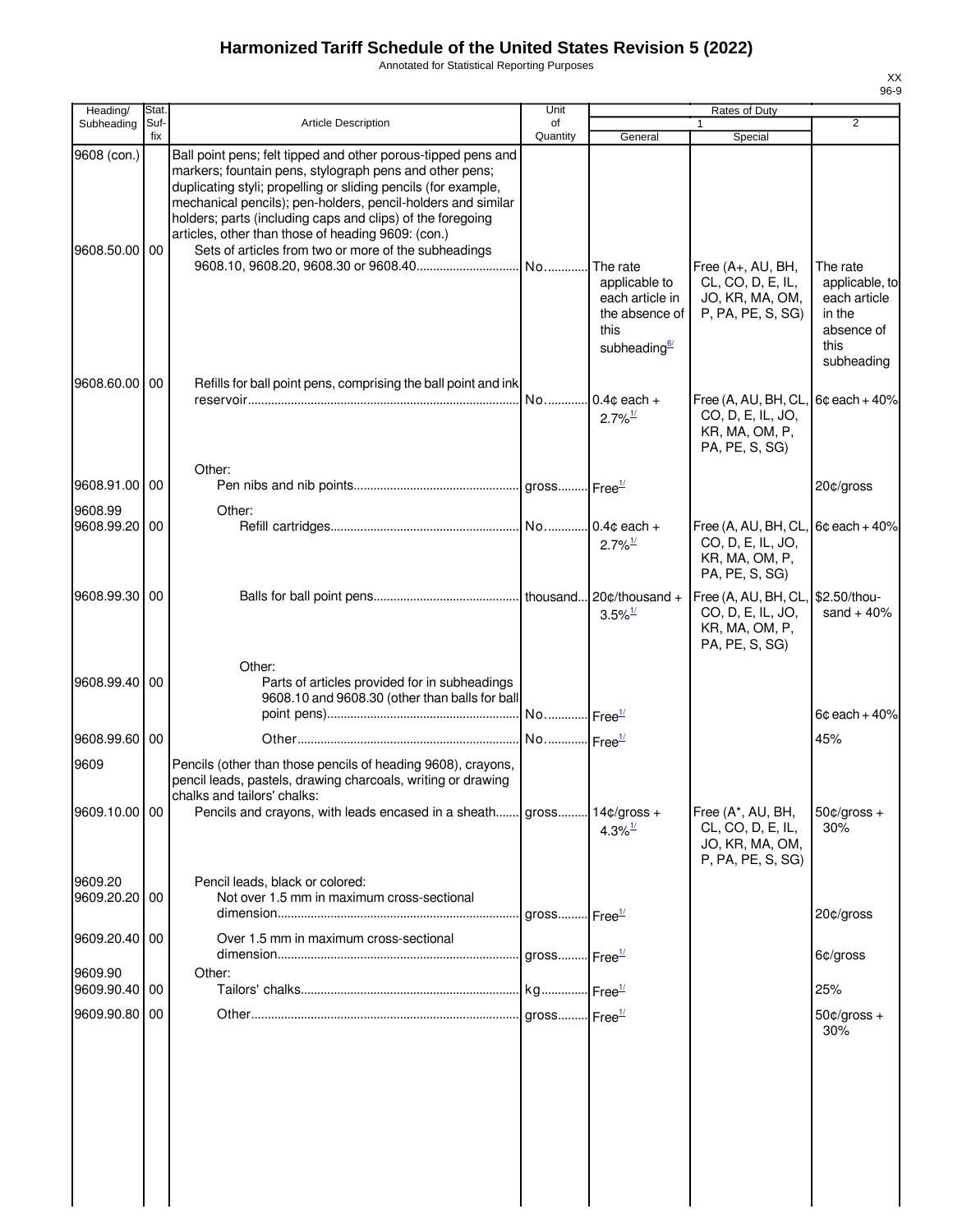Annotated for Statistical Reporting Purposes

| Heading/      | Stat.       |                                                                              | Unit                   |                        | Rates of Duty                        |                |
|---------------|-------------|------------------------------------------------------------------------------|------------------------|------------------------|--------------------------------------|----------------|
| Subheading    | Suf-<br>fix | Article Description                                                          | of<br>Quantity         | General                | 1<br>Special                         | $\overline{2}$ |
| 9610.00.00 00 |             | Slates and boards, with writing or drawing surfaces, whether                 |                        |                        |                                      |                |
|               |             |                                                                              | No                     | $-3.5\%$ <sup>2/</sup> | Free (A*, AU, BH,                    | 33 1/3%        |
|               |             |                                                                              |                        |                        | CL, CO, D, E, IL,                    |                |
|               |             |                                                                              |                        |                        | JO, KR, MA, OM,                      |                |
|               |             |                                                                              |                        |                        | P, PA, PE, S, SG)                    |                |
|               |             | 9611.00.00   00   Date, sealing or numbering stamps and the like, (including |                        |                        |                                      |                |
|               |             | devices for printing or embossing labels), designed for                      |                        |                        |                                      |                |
|               |             | operating in the hand; hand-operated composing sticks and                    |                        |                        |                                      |                |
|               |             | hand printing sets incorporating such composing sticks                       | No 2.7% <sup>1/1</sup> |                        | Free (A, AU, BH, CL, 80%             |                |
|               |             |                                                                              |                        |                        | CO, D, E, IL, JO,<br>KR, MA, OM, P,  |                |
|               |             |                                                                              |                        |                        | PA, PE, S, SG)                       |                |
| 9612          |             | Typewriter or similar ribbons, inked or otherwise prepared for               |                        |                        |                                      |                |
|               |             | giving impressions, whether or not on spools or in cartridges;               |                        |                        |                                      |                |
|               |             | ink pads, whether or not inked, with or without boxes:                       |                        |                        |                                      |                |
| 9612.10       |             | Ribbons:                                                                     |                        |                        |                                      |                |
| 9612.10.10    |             | Measuring less than 30 mm in width, permanently put                          |                        |                        |                                      |                |
|               |             | up in plastic or metal cartridges (whether or not                            |                        |                        |                                      |                |
|               |             | containing spools) of a kind used in typewriters,                            |                        |                        |                                      |                |
|               | 10          |                                                                              | doz.                   | Free <sup>1/</sup>     |                                      | 78.5%          |
|               |             |                                                                              | kg                     |                        |                                      |                |
|               | 20          |                                                                              | doz.                   |                        |                                      |                |
|               |             |                                                                              | kg                     |                        |                                      |                |
| 9612.10.90    |             |                                                                              | 1.1.1.1.1.1            | $7.9\%$ <sup>1/</sup>  | Free (AU, BH, CL,                    | 78.5%          |
|               |             |                                                                              |                        |                        | CO, E <sup>*</sup> , IL, JO, KR,     |                |
|               |             |                                                                              |                        |                        | MA, OM, P, PA,                       |                |
|               |             |                                                                              |                        |                        | PE, S, SG)                           |                |
|               | 10          | Woven, of man-made fibers (621)                                              | doz.                   |                        | 3.95% (JP)                           |                |
|               |             |                                                                              | kg                     |                        |                                      |                |
|               |             | Other:                                                                       |                        |                        |                                      |                |
|               | 30          | Thermal transfer printing ribbons of coated                                  |                        |                        |                                      |                |
|               |             | polyethylene terephthalate film                                              | doz.                   |                        |                                      |                |
|               |             |                                                                              | kg                     |                        |                                      |                |
|               | 90          |                                                                              | doz.                   |                        |                                      |                |
|               |             |                                                                              | kg                     |                        |                                      |                |
| 9612.20.00 00 |             |                                                                              | No                     | $-3.5\%$ <sup>1/</sup> | Free (A+, AU, BH,                    | 40%            |
|               |             |                                                                              |                        |                        | CL, CO, D, E, IL,<br>JO, KR, MA, OM, |                |
|               |             |                                                                              |                        |                        | P, PA, PE, S, SG)                    |                |
|               |             |                                                                              |                        |                        |                                      |                |
|               |             |                                                                              |                        |                        |                                      |                |
|               |             |                                                                              |                        |                        |                                      |                |
|               |             |                                                                              |                        |                        |                                      |                |
|               |             |                                                                              |                        |                        |                                      |                |
|               |             |                                                                              |                        |                        |                                      |                |
|               |             |                                                                              |                        |                        |                                      |                |
|               |             |                                                                              |                        |                        |                                      |                |
|               |             |                                                                              |                        |                        |                                      |                |
|               |             |                                                                              |                        |                        |                                      |                |
|               |             |                                                                              |                        |                        |                                      |                |
|               |             |                                                                              |                        |                        |                                      |                |
|               |             |                                                                              |                        |                        |                                      |                |
|               |             |                                                                              |                        |                        |                                      |                |
|               |             |                                                                              |                        |                        |                                      |                |
|               |             |                                                                              |                        |                        |                                      |                |
|               |             |                                                                              |                        |                        |                                      |                |
|               |             |                                                                              |                        |                        |                                      |                |
|               |             |                                                                              |                        |                        |                                      |                |
|               |             |                                                                              |                        |                        |                                      |                |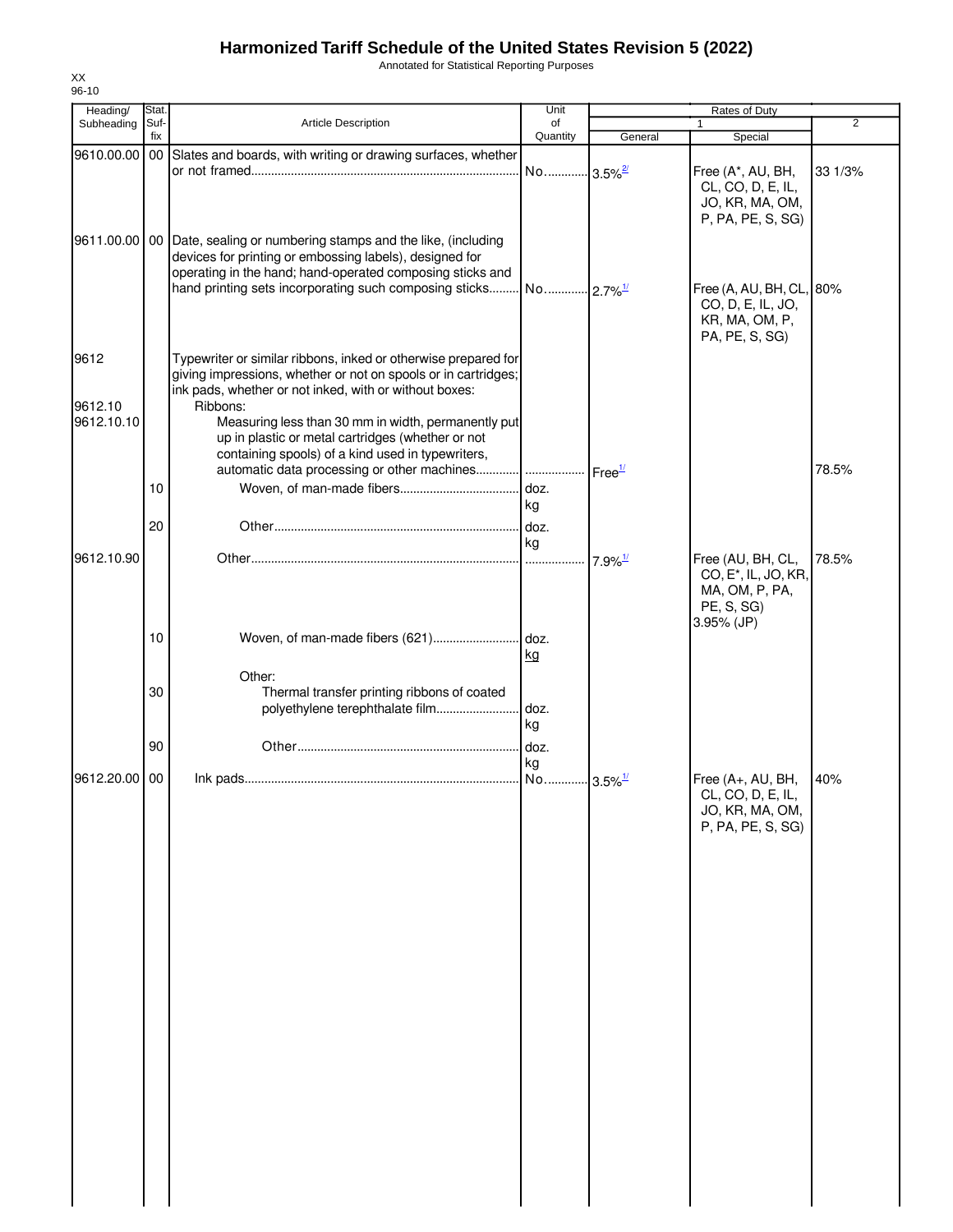Annotated for Statistical Reporting Purposes

| Heading/                 | Stat.       |                                                                                                         | Unit                  |                       | Rates of Duty                                                                        |                |
|--------------------------|-------------|---------------------------------------------------------------------------------------------------------|-----------------------|-----------------------|--------------------------------------------------------------------------------------|----------------|
| Subheading               | Suf-<br>fix | <b>Article Description</b>                                                                              | of<br>Quantity        | General               | Special                                                                              | $\overline{2}$ |
| 9613                     |             | Cigarette lighters and other lighters, whether or not mechanical                                        |                       |                       |                                                                                      |                |
| 9613.10.00 00            |             | or electrical, and parts thereof other than flints and wicks:                                           |                       |                       | Free (A*, AU, BH,<br>CL, CO, D, E, IL,<br>JO, KR, MA, OM,<br>P, PA, PE, S, SG)       | 110%           |
| 9613.20.00 00            |             |                                                                                                         |                       |                       | Free (A, AU, BH, CL,<br>CO, D, E, IL, JO,<br>KR, MA, OM, P,<br>PA, PE, S, SG)        | 110%           |
| 9613.80<br>9613.80.10    |             | Other lighters:                                                                                         |                       |                       | Free (A, AU, BH, CL,<br>CO, D, E, IL, JO,<br>KR, MA, OM, P,<br>PA, PE, S, SG)        | 60%            |
|                          | 40          |                                                                                                         |                       |                       |                                                                                      |                |
|                          | 80          |                                                                                                         |                       |                       |                                                                                      |                |
|                          |             | Other:                                                                                                  |                       |                       |                                                                                      |                |
| 9613.80.20               |             |                                                                                                         |                       | $3.9\%$ <sup>1/</sup> | Free (A, AU, B, BH, 35%<br>CL, CO, D, E, IL,<br>JO, KR, MA, OM,<br>P, PA, PE, S, SG) |                |
|                          | 10          | Multipurpose lighters, including those used to                                                          |                       |                       |                                                                                      |                |
|                          |             | light charcoal and gas grills and fireplaces No.                                                        |                       |                       |                                                                                      |                |
|                          | 90          |                                                                                                         |                       |                       |                                                                                      |                |
| 9613.80.40               | 00          | Other:<br>Of precious metal (except silver), of precious<br>or semiprecious stones or of such metal and | No 3.6% <sup>1/</sup> |                       | Free (A*, AU, BH,                                                                    | 80%            |
|                          |             |                                                                                                         |                       |                       | CL, CO, D, E, IL,<br>JO, KR, MA, OM,<br>P, PA, PE, S, SG)                            |                |
| 9613.80.60 00            |             | Other:<br>Valued not over \$5 per dozen pieces doz 8% <sup>2</sup>                                      |                       |                       | Free (A, AU, BH, CL, 110%<br>CO, D, E, IL, JO,<br>KR, MA, OM, P,<br>PA, PE, S, SG)   |                |
| 9613.80.80 00            |             | Valued over \$5 per dozen pieces doz 9% <sup>1/</sup>                                                   |                       |                       | Free (A, AU, BH, CL, 110%<br>CO, D, E, IL, JO,<br>KR, MA, OM, P,<br>PA, PE, S, SG)   |                |
| 9613.90<br>9613.90.40 00 |             | Parts:                                                                                                  | No 3.9% <sup>1/</sup> |                       | Free (A, AU, B, BH,<br>CL, CO, D, E, IL,<br>JO, KR, MA, OM,<br>P, PA, PE, S, SG)     | 35%            |
| 9613.90.80 00            |             |                                                                                                         | No 4% <sup>1/</sup>   |                       | Free (A, AU, BH, CL,<br>CO, D, E, IL, JO,<br>KR, MA, OM, P,<br>PA, PE, S, SG)        | 110%           |
|                          |             |                                                                                                         |                       |                       |                                                                                      |                |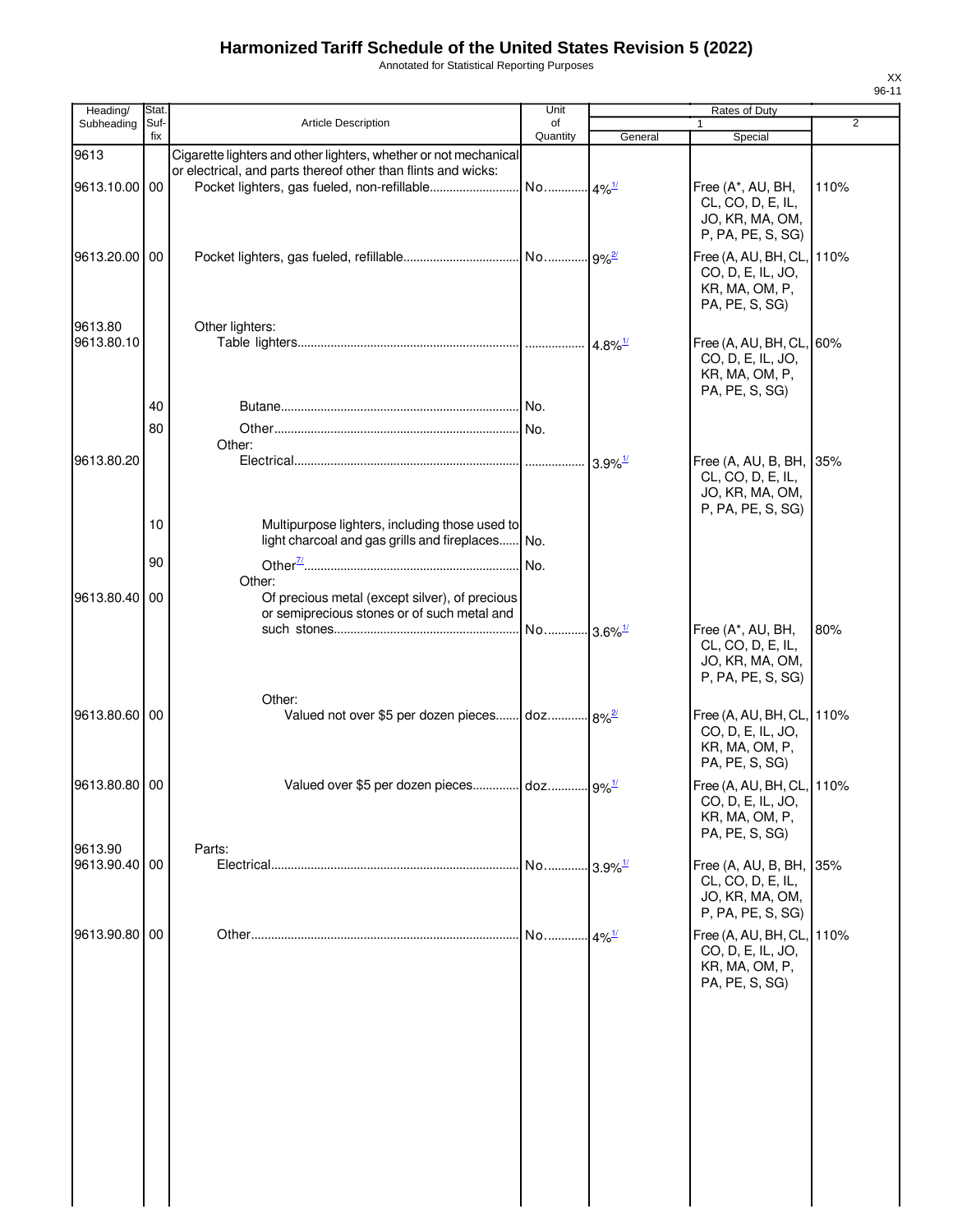Annotated for Statistical Reporting Purposes

| Heading/      | Stat.       |                                                                                                                                         | Unit           |                                         | Rates of Duty                                                                  |                 |
|---------------|-------------|-----------------------------------------------------------------------------------------------------------------------------------------|----------------|-----------------------------------------|--------------------------------------------------------------------------------|-----------------|
| Subheading    | Suf-<br>fix | Article Description                                                                                                                     | of<br>Quantity | General                                 | $\mathbf{1}$<br>Special                                                        | 2               |
| 9614.00       |             | Smoking pipes (including pipe bowls) and cigar or cigarette<br>holders, and parts thereof:<br>Pipes and pipe bowls:<br>Of wood or root: |                |                                         |                                                                                |                 |
| 9614.00.21 00 |             | Roughly shaped blocks of wood or root, for the                                                                                          |                |                                         |                                                                                | 10%             |
| 9614.00.25 00 |             |                                                                                                                                         | No             | $0.4$ ¢ each +<br>$3.2\%$ <sup>1/</sup> | Free (A*, AU, BH,<br>CL, CO, D, E, IL,<br>JO, KR, MA, OM,<br>P, PA, PE, S, SG) | $5¢$ each + 60% |
| 9614.00.26 00 |             | Pipes and bowls wholly of clay and pipes with bowls                                                                                     |                |                                         | Free (A*, AU, BH,<br>CL, CO, D, E, IL,<br>JO, KR, MA, OM,<br>P, PA, PE, S, SG) | 45%             |
| 9614.00.28    |             |                                                                                                                                         |                | $0.3¢$ each +<br>$3.2\%$ <sup>2/</sup>  | Free (A*, AU, BH,<br>CL, CO, D, E, IL,<br>JO, KR, MA, OM,<br>P, PA, PE, S, SG) | $5¢$ each + 60% |
|               | 10          |                                                                                                                                         |                |                                         |                                                                                |                 |
|               | 30          |                                                                                                                                         |                |                                         |                                                                                |                 |
|               | 90          |                                                                                                                                         |                |                                         |                                                                                |                 |
| 9614.00.94 00 |             | Other:                                                                                                                                  |                |                                         | Free (A*, AU, BH,<br>CL, CO, D, E, IL,<br>JO, KR, MA, OM,<br>P, PA, PE, S, SG) | 110%            |
| 9614.00.98    |             |                                                                                                                                         |                |                                         | Free (A*, AU, BH,<br>CL, CO, D, E, IL,<br>JO, KR, MA, OM,<br>P, PA, PE, S, SG) | $5¢$ each + 60% |
|               | 10          |                                                                                                                                         |                |                                         |                                                                                |                 |
|               | 90          |                                                                                                                                         |                |                                         |                                                                                |                 |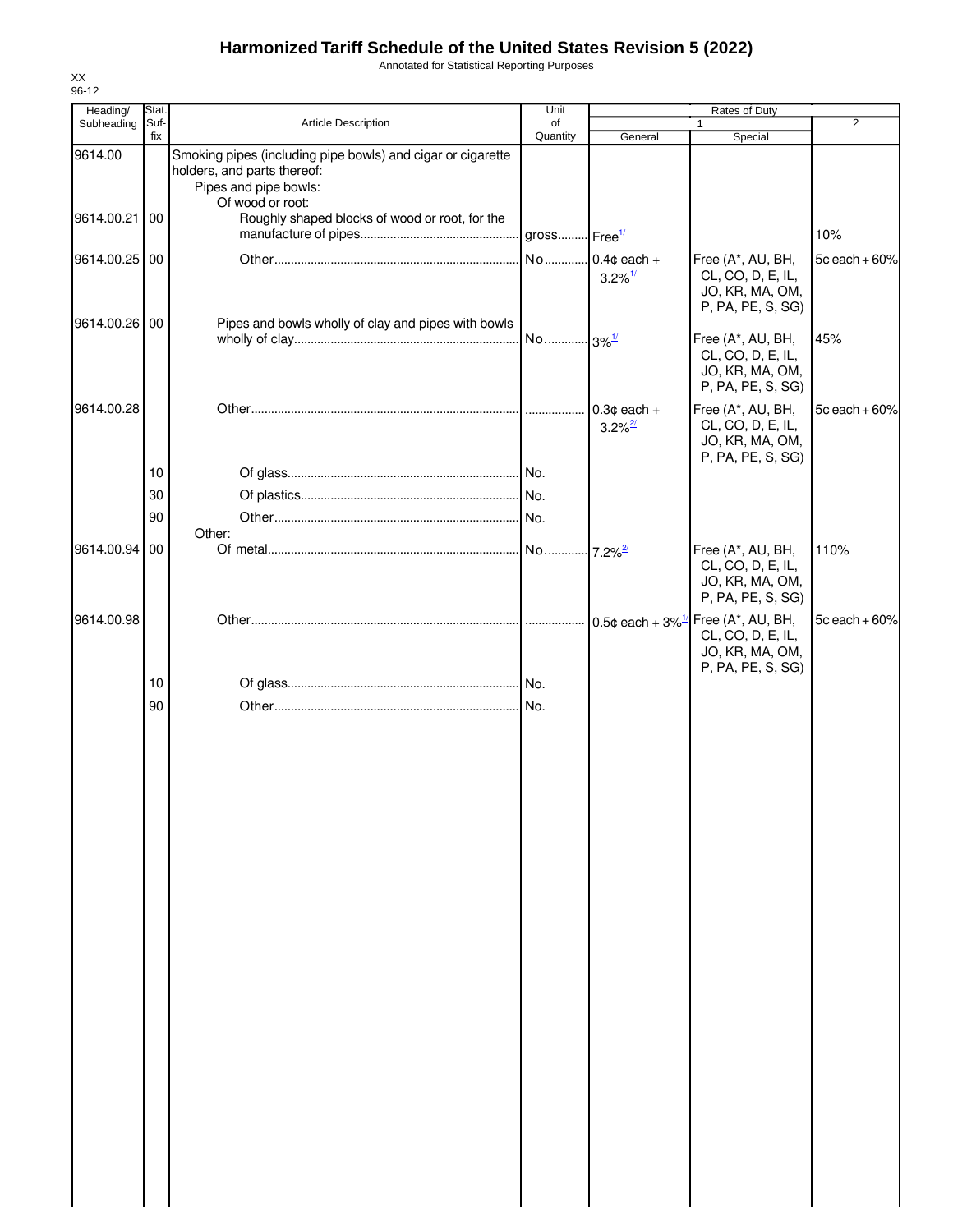Annotated for Statistical Reporting Purposes

| Heading/                 | Stat.       |                                                                                                                                                                                                   | Unit                  |                                          | Rates of Duty                                                                                       |                        |
|--------------------------|-------------|---------------------------------------------------------------------------------------------------------------------------------------------------------------------------------------------------|-----------------------|------------------------------------------|-----------------------------------------------------------------------------------------------------|------------------------|
| Subheading               | Suf-<br>fix | Article Description                                                                                                                                                                               | of<br>Quantity        | General                                  | $\mathbf{1}$<br>Special                                                                             | 2                      |
| 9615                     |             | Combs, hair-slides and the like; hairpins, curling pins, curling<br>grips, hair-curlers and the like, other than those of heading<br>8516, and parts thereof:<br>Combs, hair-slides and the like: |                       |                                          |                                                                                                     |                        |
| 9615.11                  |             | Of hard rubber or plastics:<br>Combs:                                                                                                                                                             |                       |                                          |                                                                                                     |                        |
| 9615.11.10 00            |             |                                                                                                                                                                                                   |                       | $2\%^{\frac{2l}{2}}$                     | Free (A, AU, BH, CL, \$1.44/gross +<br>CO, D, E, IL, JO,<br>KR, MA, OM, P,<br>PA, PE, S, SG)        | 25%                    |
| 9615.11.20 00            |             | Valued over \$4.50 per gross:                                                                                                                                                                     |                       |                                          | Free (A, AU, BH, CL, 36%<br>CO, D, E, IL, JO,<br>KR, MA, OM, P,<br>PA, PE, S, SG)                   |                        |
| 9615.11.30 00            |             | Other:                                                                                                                                                                                            | gross                 | $28.8¢/gross +$<br>$4.6\%$ <sup>2/</sup> | Free (A, AU, BH, CL,<br>CO, D, E, IL, JO,<br>KR, MA, OM, P,<br>PA, PE, S, SG)                       | \$2.88/gross +<br>35%  |
| 9615.11.40 00            |             | Not set with imitation pearls or imitation                                                                                                                                                        | No 5.3% <sup>2/</sup> |                                          | Free (A, AU, BH, CL, 80%<br>CO, D, E, IL, JO,<br>KR, MA, OM, P,<br>PA, PE, S, SG)                   |                        |
| 9615.11.50 00<br>9615.19 |             | Other:<br>Combs:                                                                                                                                                                                  |                       |                                          |                                                                                                     | 110%                   |
| 9615.19.20 00            |             |                                                                                                                                                                                                   |                       | $1.3\%$ <sup>2/</sup>                    | Free (A*, AU, BH,<br>CL, CO, D, E, IL,<br>JO, KR, MA, OM,<br>P, PA, PE, S, SG)                      | $$1.44/gross +$<br>25% |
| 9615.19.40 00            |             |                                                                                                                                                                                                   |                       | 4.6% $\frac{27}{1}$                      | Free (A*, AU, BH,<br>CL, CO, D, E, IL,<br>JO, KR, MA, OM,                                           | \$2.88/gross +<br>35%  |
| 9615.19.60 00            |             |                                                                                                                                                                                                   |                       |                                          | P, PA, PE, S, SG)<br>Free (A*, AU, BH,<br>CL, CO, D, E, IL,<br>JO, KR, MA, OM,<br>P, PA, PE, S, SG) | 110%                   |
|                          |             |                                                                                                                                                                                                   |                       |                                          |                                                                                                     |                        |
|                          |             |                                                                                                                                                                                                   |                       |                                          |                                                                                                     |                        |
|                          |             |                                                                                                                                                                                                   |                       |                                          |                                                                                                     |                        |
|                          |             |                                                                                                                                                                                                   |                       |                                          |                                                                                                     |                        |
|                          |             |                                                                                                                                                                                                   |                       |                                          |                                                                                                     |                        |
|                          |             |                                                                                                                                                                                                   |                       |                                          |                                                                                                     |                        |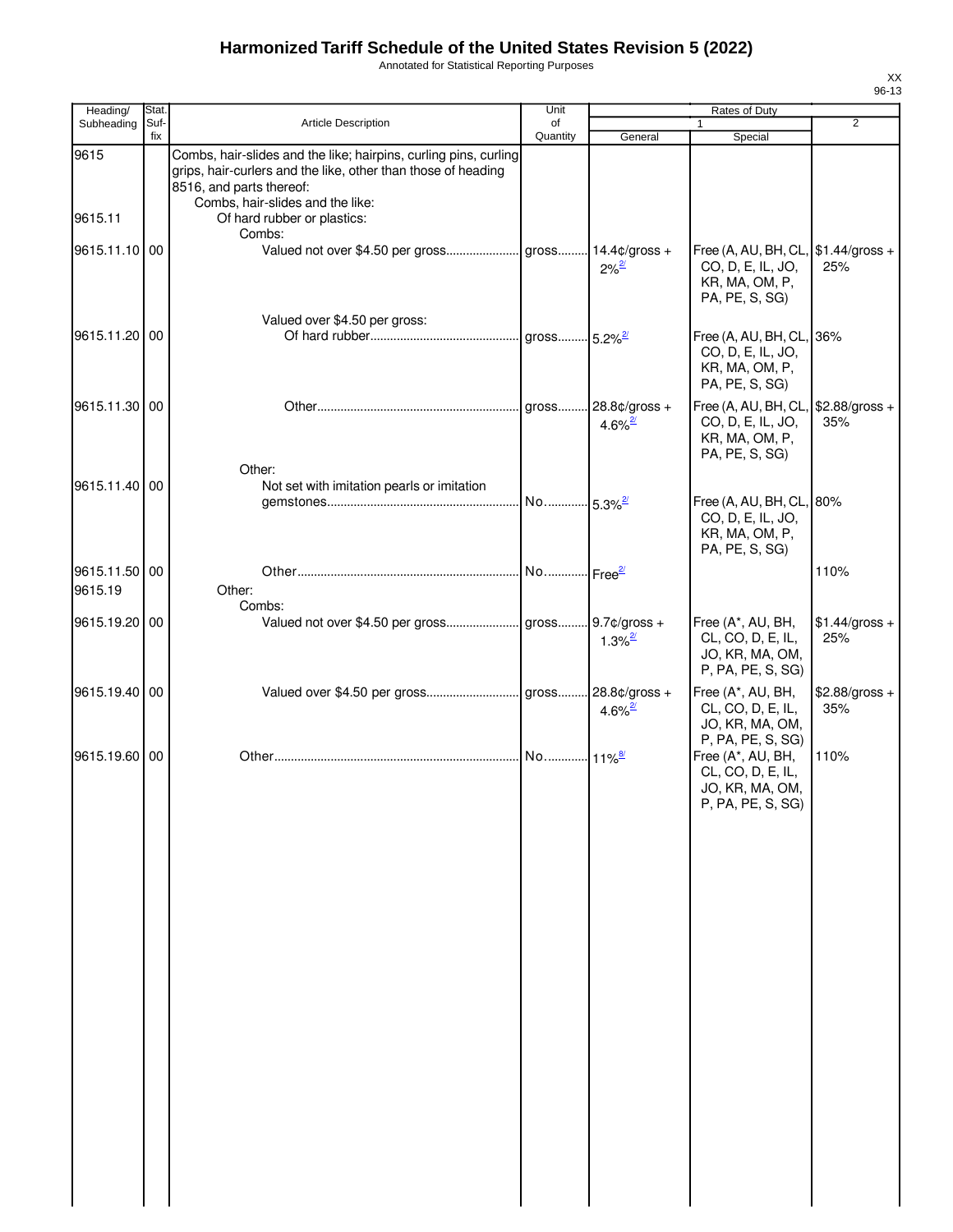Annotated for Statistical Reporting Purposes

| Suf-<br>fix   | <b>Article Description</b>                                                                                                                                           | of<br>Quantity                                                                                                                                                                                                   | General | $\mathbf{1}$<br>Special                                                                           | 2                                                                                                                                |
|---------------|----------------------------------------------------------------------------------------------------------------------------------------------------------------------|------------------------------------------------------------------------------------------------------------------------------------------------------------------------------------------------------------------|---------|---------------------------------------------------------------------------------------------------|----------------------------------------------------------------------------------------------------------------------------------|
|               |                                                                                                                                                                      |                                                                                                                                                                                                                  |         |                                                                                                   |                                                                                                                                  |
|               | Combs, hair-slides and the like; hairpins, curling pins, curling<br>grips, hair-curlers and the like, other than those of heading<br>8516, and parts thereof: (con.) |                                                                                                                                                                                                                  |         |                                                                                                   |                                                                                                                                  |
| 9615.90.20 00 | Nonthermic, nonornamental devices for curling the                                                                                                                    |                                                                                                                                                                                                                  |         | Free (A*, AU, BH,<br>CL, CO, D, E, IL,<br>JO, KR, MA, OM,<br>P, PA, PE, S, SG)                    | 45%                                                                                                                              |
| 9615.90.30 00 |                                                                                                                                                                      |                                                                                                                                                                                                                  |         | Free (A*, AU, BH,<br>CL, CO, D, E, IL,<br>JO, KR, MA, OM,<br>P, PA, PE, S, SG)                    | 35%                                                                                                                              |
| 9615.90.40 00 | Of rubber or plastics, not set with imitation pearls                                                                                                                 |                                                                                                                                                                                                                  |         | Free (A*, AU, BH,<br>CL, CO, D, E, IL,<br>JO, KR, MA, OM,<br>P, PA, PE, S, SG)                    | 80%                                                                                                                              |
| 9615.90.60 00 |                                                                                                                                                                      |                                                                                                                                                                                                                  |         | Free (A*, AU, BH,<br>CL, CO, D, E, IL,<br>JO, KR, MA, OM,<br>P, PA, PE, S, SG)                    | 110%                                                                                                                             |
|               | heads therefor; powder puffs and pads for the application of<br>cosmetics or toilet preparations:                                                                    |                                                                                                                                                                                                                  |         |                                                                                                   |                                                                                                                                  |
| 9616.10.00 00 | Scent sprayers and similar toilet sprayers, and mounts                                                                                                               |                                                                                                                                                                                                                  |         |                                                                                                   | 40%                                                                                                                              |
|               |                                                                                                                                                                      |                                                                                                                                                                                                                  |         | Free (A+, AU, BH,<br>CL, CO, D, E, IL,<br>JO, KR, MA, OM,<br>P, PA, PE, S, SG)                    | 78.5%                                                                                                                            |
|               | Vacuum flasks and other vacuum vessels, complete; parts<br>thereof other than glass inners:                                                                          |                                                                                                                                                                                                                  |         |                                                                                                   |                                                                                                                                  |
| 9617.00.10 00 |                                                                                                                                                                      |                                                                                                                                                                                                                  |         | CO, D, E, IL, JO,<br>KR, MA, OM, P,<br>PA, PE, S, SG)                                             |                                                                                                                                  |
|               |                                                                                                                                                                      |                                                                                                                                                                                                                  |         | CO, D, E, IL, JO,<br>KR, MA, OM, P,<br>PA, PE, S, SG)                                             |                                                                                                                                  |
| 9617.00.40 00 |                                                                                                                                                                      |                                                                                                                                                                                                                  |         | CO, D, E, IL, JO,<br>KR, MA, OM, P,                                                               |                                                                                                                                  |
| 9617.00.60 00 |                                                                                                                                                                      |                                                                                                                                                                                                                  |         | CO, D, E, IL, JO,<br>KR, MA, OM, P,<br>PA, PE, S, SG)                                             |                                                                                                                                  |
|               |                                                                                                                                                                      |                                                                                                                                                                                                                  |         |                                                                                                   |                                                                                                                                  |
|               |                                                                                                                                                                      |                                                                                                                                                                                                                  |         |                                                                                                   |                                                                                                                                  |
|               | 9616.20.00 00<br>9617.00.30 00                                                                                                                                       | Other:<br>Other:<br>Scent sprayers and similar toilet sprayers, and mounts and<br>Powder puffs and pads for the application of cosmetics or<br>Vessels:<br>Having a capacity exceeding 1 liter but not exceeding |         | No 8.1% <sup>9/</sup><br>No Free <sup>1/</sup><br>No 6.9% <sup>2/</sup><br>No  7.2% <sup>2/</sup> | Free (A, AU, BH, CL, 55.5%<br>Free (A, AU, BH, CL, 52%<br>Free (A, AU, BH, CL, 51%<br>PA, PE, S, SG)<br>Free (A, AU, BH, CL, 55% |

XX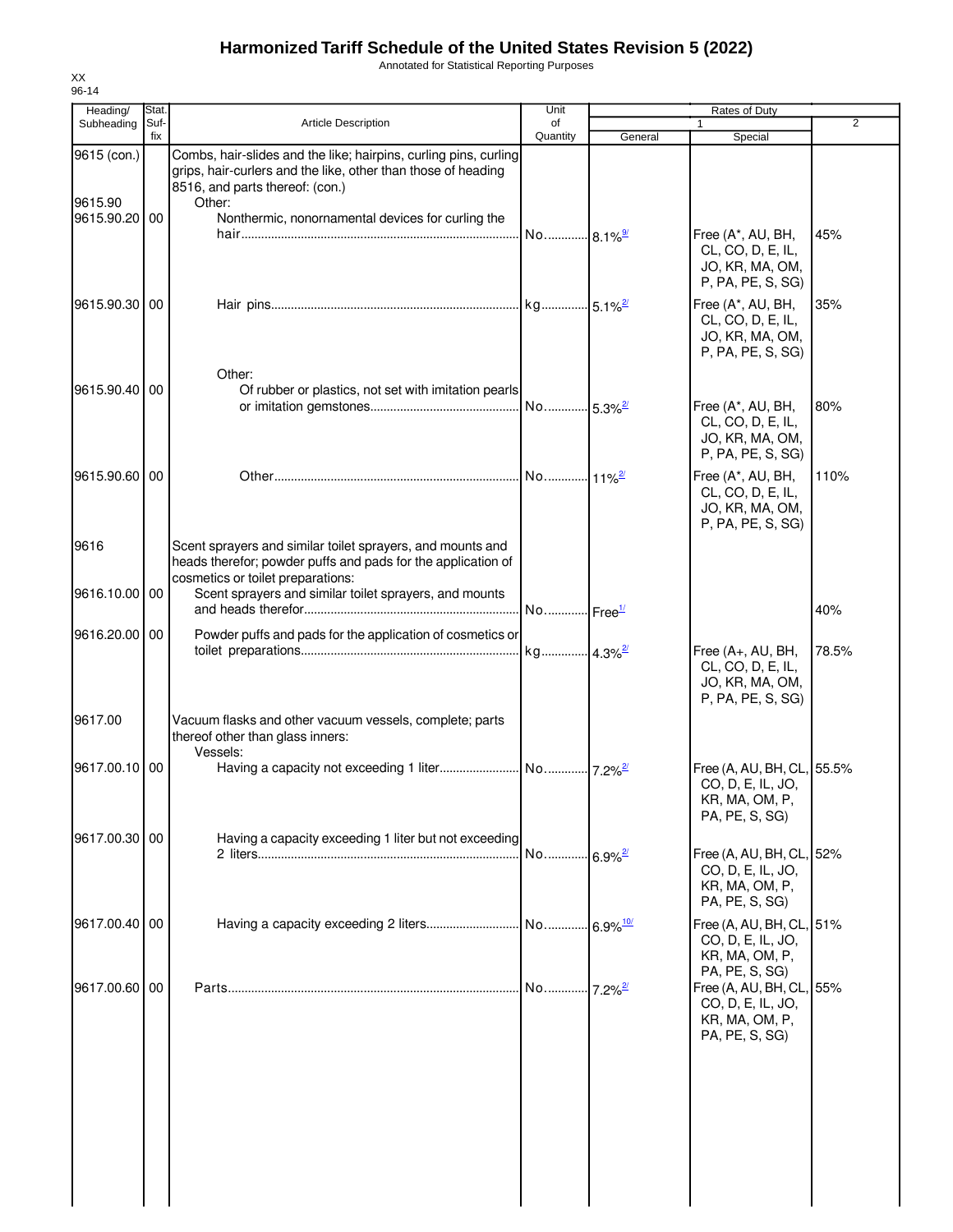Annotated for Statistical Reporting Purposes

|       | xх |  |
|-------|----|--|
| 96-15 |    |  |

| Heading/      | Stat.           |                                                                                                                | Unit                  |         |                                                                                       |                |
|---------------|-----------------|----------------------------------------------------------------------------------------------------------------|-----------------------|---------|---------------------------------------------------------------------------------------|----------------|
| Subheading    | Suf-<br>fix     | Article Description                                                                                            | of<br>Quantity        |         | $\mathbf{1}$                                                                          | $\overline{2}$ |
| 9618.00.00    | 00 <sub>0</sub> | Tailors' dummies and other mannequins; automatons and other<br>animated displays used for shopwindow dressing  | No 4.4% <sup>1/</sup> | General | Special<br>Free (A, AU, BH, CL, 56%<br>CO, D, E, IL, JO,<br>KR, MA, OM, P,            |                |
| 9619.00       |                 | Sanitary pads (towels) and tampons, diapers (napkins), diaper<br>liners and similar articles, of any material: |                       |         | PA, PE, S, SG)                                                                        |                |
| 9619.00.05 00 |                 |                                                                                                                |                       |         | Free (A, AU, BH, CL, 25%<br>CO, D, E, IL, JO,<br>KR, MA, OM, P,<br>PA, PE, S, SG)     |                |
| 9619.00.11 00 |                 |                                                                                                                |                       |         |                                                                                       | 30%            |
| 9619.00.15    |                 | Of paper, cellulose wadding or webs of cellulose fibers      Free <sup>1/</sup>                                |                       |         |                                                                                       | 35%            |
|               | 10              |                                                                                                                |                       |         |                                                                                       |                |
|               | 30              |                                                                                                                |                       |         |                                                                                       |                |
|               | 60              |                                                                                                                |                       |         |                                                                                       |                |
|               |                 | Of textile wadding:                                                                                            |                       |         |                                                                                       |                |
| 9619.00.21    | 00              |                                                                                                                |                       |         | Free (AU, BH, CL,<br>CO, IL, JO, KR,<br>MA, OM, P, PA,<br>PE, S, SG)                  | 40%            |
| 9619.00.25 00 |                 |                                                                                                                |                       |         | Free (AU, BH, CL,<br>CO, E <sup>*</sup> , IL, JO, KR,<br>MA, OM, P, PA,<br>PE, S, SG) | 74%            |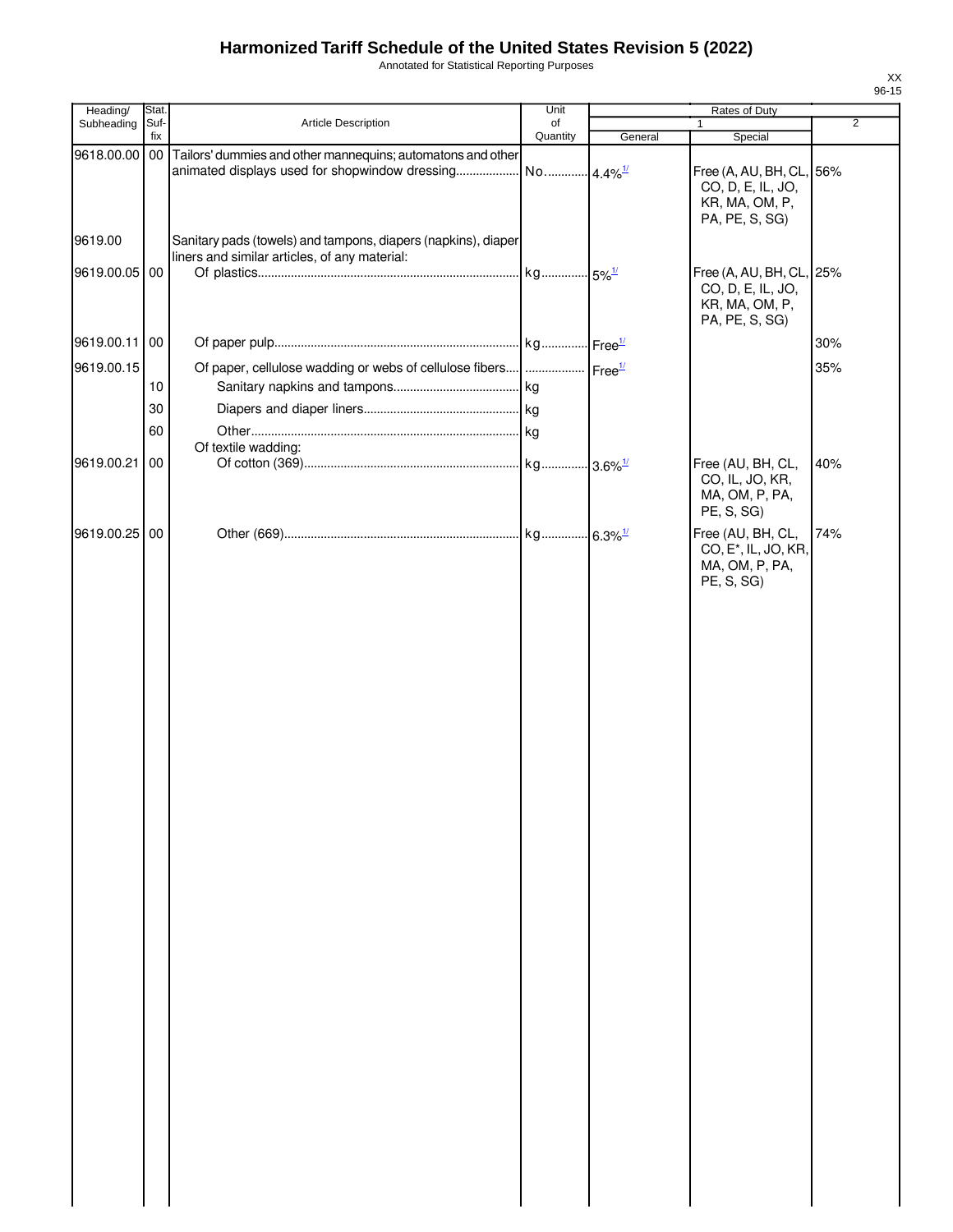Annotated for Statistical Reporting Purposes

| Heading/          | Stat.       |                                                                                                                                                                            | Unit           |         | Rates of Duty                                                                         |                |
|-------------------|-------------|----------------------------------------------------------------------------------------------------------------------------------------------------------------------------|----------------|---------|---------------------------------------------------------------------------------------|----------------|
| Subheading        | Suf-<br>fix | Article Description                                                                                                                                                        | of<br>Quantity | General | $\mathbf{1}$<br>Special                                                               | $\overline{2}$ |
| 9619.00<br>(con.) |             | Sanitary pads (towels) and tampons, diapers (napkins), diaper<br>liners and similar articles, of any material: (con.)<br>Diapers of other textile materials:<br>Of cotton: |                |         |                                                                                       |                |
| 9619.00.31 00     |             | Of knitted or crocheted textile fabric (239) doz 8.1% <sup>2/</sup>                                                                                                        | kg             |         | Free (AU, BH, CL,<br>CO, IL, JO, KR,<br>MA, OM, P, PA,<br>PE, S, SG)                  | 90%            |
| 9619.00.33 00     |             |                                                                                                                                                                            | kg             |         | Free (AU, BH, CL,<br>CO, IL, JO, KR,<br>MA, OM, P, PA,<br>PE, S, SG)                  | 90%            |
| 9619.00.41 00     |             |                                                                                                                                                                            | kg             |         | Free (AU, BH, CL,<br>CO, IL, JO, KR,<br>MA, OM, P, PA,<br>PE, S, SG)                  | 90%            |
| 9619.00.43 00     |             |                                                                                                                                                                            | kg             |         | Free (AU, BH, CL,<br>CO, IL, JO, KR,<br>MA, OM, P, PA,<br>PE, S, SG)                  | 90%            |
| 9619.00.46 00     |             | Of other textile fibers:<br>Of knitted or crocheted textile fabric (839) doz 5.6% <sup>2/</sup>                                                                            | kg             |         | Free (AU, BH, CL,<br>CO, E <sup>*</sup> , IL, JO, KR,<br>MA, OM, P, PA,<br>PE, S, SG) | 60%            |
| 9619.00.48 00     |             |                                                                                                                                                                            | kg             |         | Free (AU, BH, CL,<br>CO, E, IL, JO, KR,<br>MA, OM, P, PA,<br>PE, S, SG)               | 35%            |
|                   |             |                                                                                                                                                                            |                |         |                                                                                       |                |
|                   |             |                                                                                                                                                                            |                |         |                                                                                       |                |
|                   |             |                                                                                                                                                                            |                |         |                                                                                       |                |
|                   |             |                                                                                                                                                                            |                |         |                                                                                       |                |
|                   |             |                                                                                                                                                                            |                |         |                                                                                       |                |
|                   |             |                                                                                                                                                                            |                |         |                                                                                       |                |
|                   |             |                                                                                                                                                                            |                |         |                                                                                       |                |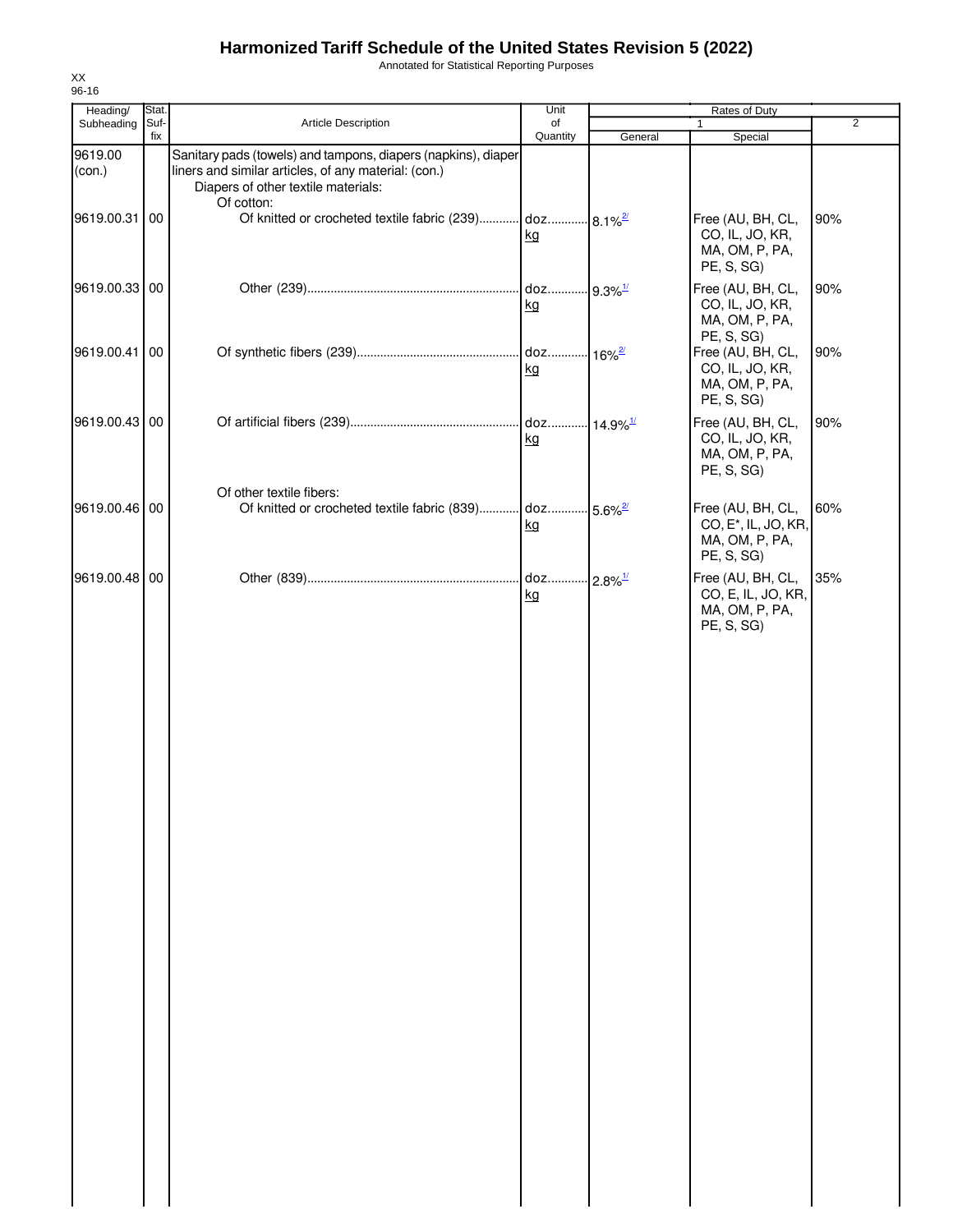Annotated for Statistical Reporting Purposes

| Heading/          | Stat.       |                                                                                                                                                       | Unit                                |         | Rates of Duty                                                                         |                |
|-------------------|-------------|-------------------------------------------------------------------------------------------------------------------------------------------------------|-------------------------------------|---------|---------------------------------------------------------------------------------------|----------------|
| Subheading        | Suf-<br>fix | Article Description                                                                                                                                   | of<br>Quantity                      | General | $\mathbf{1}$<br>Special                                                               | $\overline{2}$ |
| 9619.00<br>(con.) |             | Sanitary pads (towels) and tampons, diapers (napkins), diaper<br>liners and similar articles, of any material: (con.)<br>Other, of textile materials: |                                     |         |                                                                                       |                |
| 9619.00.61 00     |             | Knitted or crocheted:                                                                                                                                 | doz 10.8% <sup>2/</sup><br>kg       |         | Free (AU, BH, CL,<br>CO, IL, JO, KR,<br>MA, OM, P, PA,<br>PE, S, SG)                  | 90%            |
| 9619.00.64 00     |             |                                                                                                                                                       | doz 14.9% <sup>1/</sup><br>kg       |         | Free (AU, BH, CL,<br>CO, IL, JO, KR,<br>MA, OM, P, PA,<br>PE, S, SG)                  | 90%            |
| 9619.00.68 00     |             |                                                                                                                                                       | doz 5.6% <sup>2/</sup><br>kg        |         | Free (AU, BH, CL,<br>CO, E <sup>*</sup> , IL, JO, KR,<br>MA, OM, P, PA,<br>PE, S, SG) | 60%            |
| 9619.00.71        | 00          | Other:                                                                                                                                                | doz 8.1% <sup>1/</sup><br><u>kg</u> |         | Free (AU, BH, CL,<br>CO, IL, JO, KR,<br>MA, OM, P, PA,<br>PE, S, SG)                  | 90%            |
| 9619.00.74 00     |             |                                                                                                                                                       | doz 16% <sup>1/</sup><br>kg         |         | Free (AU, BH, CL,<br>CO, IL, JO, KR,<br>MA, OM, P, PA,<br>PE, S, SG)                  | 76%            |
| 9619.00.78 00     |             | Other:                                                                                                                                                | kg                                  |         | Free (AU, BH, CL,<br>CO, E <sup>*</sup> , IL, JO, KR,<br>MA, OM, P, PA,<br>PE, S, SG) | 35%            |
| 9619.00.79 00     |             |                                                                                                                                                       | kg                                  |         | Free (AU, BH, CL,<br>CO, E, IL, JO, KR,<br>MA, OM, P, PA,<br>PE, S, SG)               | 35%            |
| 9619.00.90 00     |             |                                                                                                                                                       | No 7% <sup>1/</sup><br>kg           |         | Free (A, AU, B, BH, 40%<br>CL, CO, D, E, IL,<br>JO, KR, MA, OM,<br>P, PA, PE, S, SG)  |                |
|                   |             |                                                                                                                                                       |                                     |         |                                                                                       |                |
|                   |             |                                                                                                                                                       |                                     |         |                                                                                       |                |
|                   |             |                                                                                                                                                       |                                     |         |                                                                                       |                |
|                   |             |                                                                                                                                                       |                                     |         |                                                                                       |                |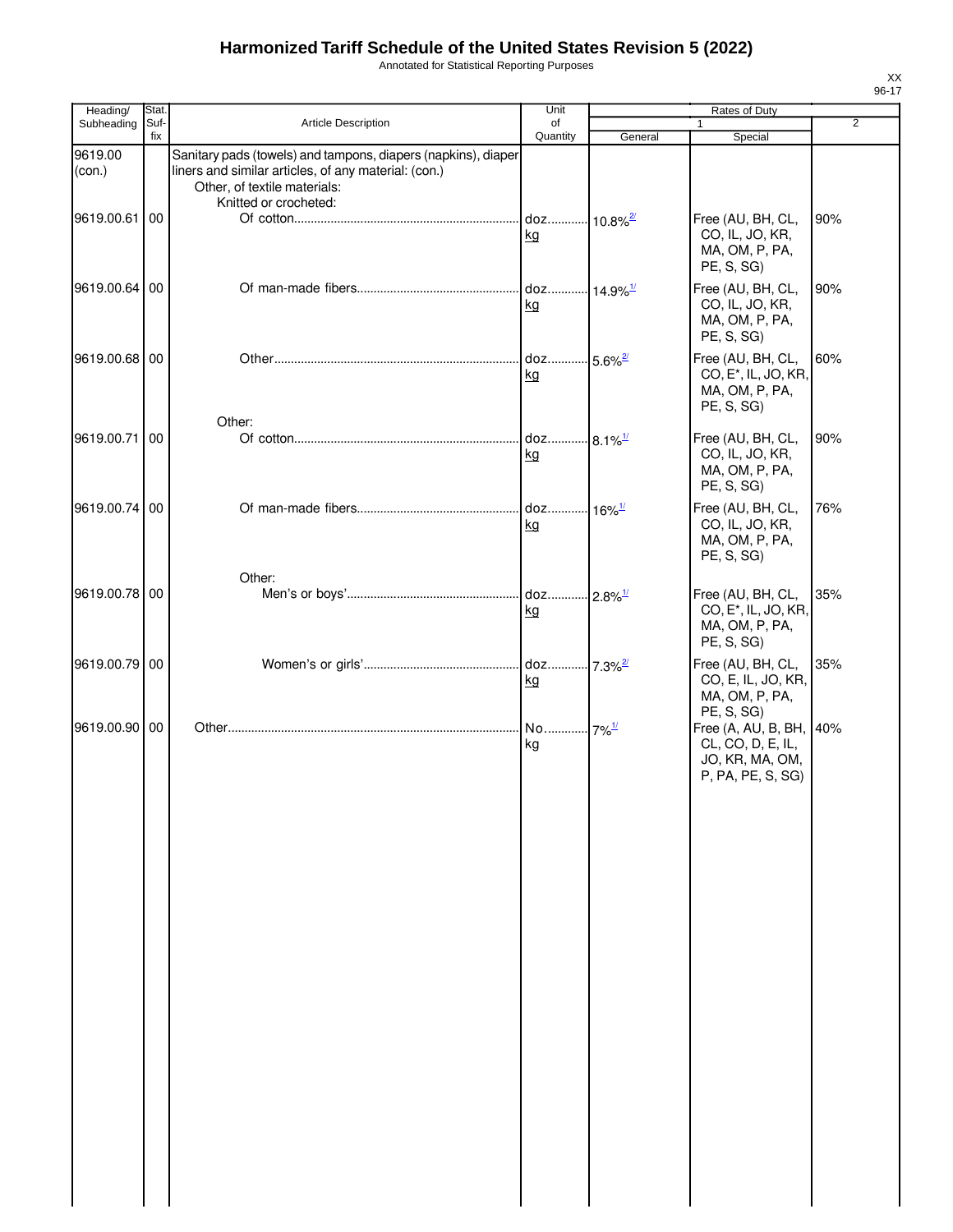Annotated for Statistical Reporting Purposes

| Heading/                 | Stat.       |                                                                                                                | Unit                  | Rates of Duty                                                                             |                                                                                                    |                                                                            |
|--------------------------|-------------|----------------------------------------------------------------------------------------------------------------|-----------------------|-------------------------------------------------------------------------------------------|----------------------------------------------------------------------------------------------------|----------------------------------------------------------------------------|
| Subheading               | Suf-<br>fix | <b>Article Description</b>                                                                                     | of<br>Quantity        | General                                                                                   | 1<br>Special                                                                                       | $\overline{2}$                                                             |
| 9620.00<br>9620.00.10 00 |             | Monopods, bipods, tripods and similar articles:<br>Accessories suitable for use solely or principally with the |                       |                                                                                           | Free (A*, AU, B, BH, 35%<br>CL, CO, D, E, IL,<br>JO, KR, MA, OM,<br>P, PA, PE, S,<br>$SG)^{11/2}$  |                                                                            |
| 9620.00.15 00            |             |                                                                                                                |                       | The rate<br>applicable to<br>the article of<br>which it is an<br>accessory <sup>12/</sup> | Free (A*, AU, BH,<br>CL, CO, D, E, IL,<br>JO, KR, MA, OM,<br>P, PA, PE, S, SG)                     | The rate<br>applicable to<br>the article of<br>which it is an<br>accessory |
| 9620.00.20               | 00          | Accessories for photographic (other than cinematographic)                                                      |                       |                                                                                           | Free (A*, AU, BH,<br>CL, CO, D, E, IL,<br>JO, KR, MA, OM,<br>P, PA, PE, S,<br>$SG)$ <sup>11/</sup> | 20%                                                                        |
| 9620.00.25 00            |             | Accessories for cinematographic cameras of heading                                                             | No 3.9% <sup>4/</sup> |                                                                                           | Free (A*, AU, BH,<br>CL, CO, D, E, IL,<br>JO, KR, MA, OM,<br>P, PA, PE, S,<br>$SG)^{11/2}$         | 45%                                                                        |
| 9620.00.30               |             | Accessories for the instruments and appliances, including                                                      |                       | The rate<br>applicable to<br>the article of<br>which it is an<br>accessory <sup>12/</sup> | Free (A, AU, BH, CL,<br>CO, D, E, IL, JO,<br>KR, MA, OM, P,<br>PA, PE, S, SG)                      | The rate<br>applicable to<br>the article of<br>which it is an<br>accessory |
|                          | 10          |                                                                                                                |                       |                                                                                           |                                                                                                    |                                                                            |
|                          | 20          |                                                                                                                |                       |                                                                                           |                                                                                                    |                                                                            |
|                          | 30          |                                                                                                                | No.                   |                                                                                           |                                                                                                    |                                                                            |
|                          | 40          | Of photogrammetrical surveying instruments and                                                                 |                       |                                                                                           |                                                                                                    |                                                                            |
|                          | 50          |                                                                                                                |                       |                                                                                           |                                                                                                    |                                                                            |
|                          | 60          | Of other geophysical instruments and apparatus No.                                                             |                       |                                                                                           |                                                                                                    |                                                                            |
|                          | 90          |                                                                                                                |                       |                                                                                           |                                                                                                    |                                                                            |
|                          |             |                                                                                                                |                       |                                                                                           |                                                                                                    |                                                                            |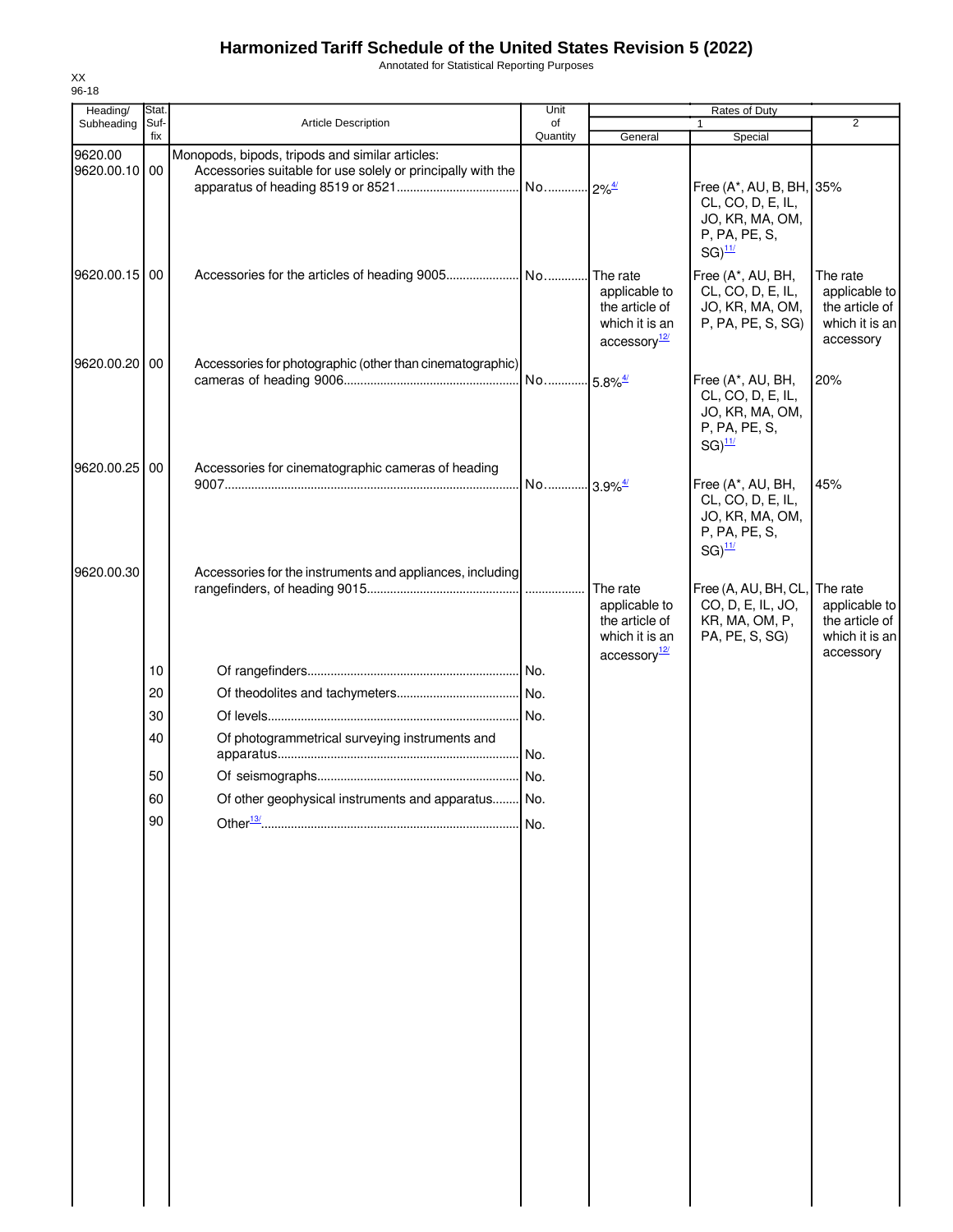Annotated for Statistical Reporting Purposes

| $\overline{2}$                                                       |
|----------------------------------------------------------------------|
|                                                                      |
|                                                                      |
|                                                                      |
| Free (A*, AU, B, BH, 80%<br>C, CL, CO, D, E, IL,<br>JO, KR, MA, OM,  |
| Free (A*, AU, B, BH, 33 1/3%<br>CL, CO, D, E, IL,<br>JO, KR, MA, OM, |
| 45%                                                                  |
| Free (A*, AU, B, BH, 45%<br>CL, CO, D, E, IL,<br>JO, KR, MA, OM,     |
| Free (A*, AU, B, BH, 45%<br>CL, CO, D, E, IL,<br>JO, KR, MA, OM,     |
|                                                                      |